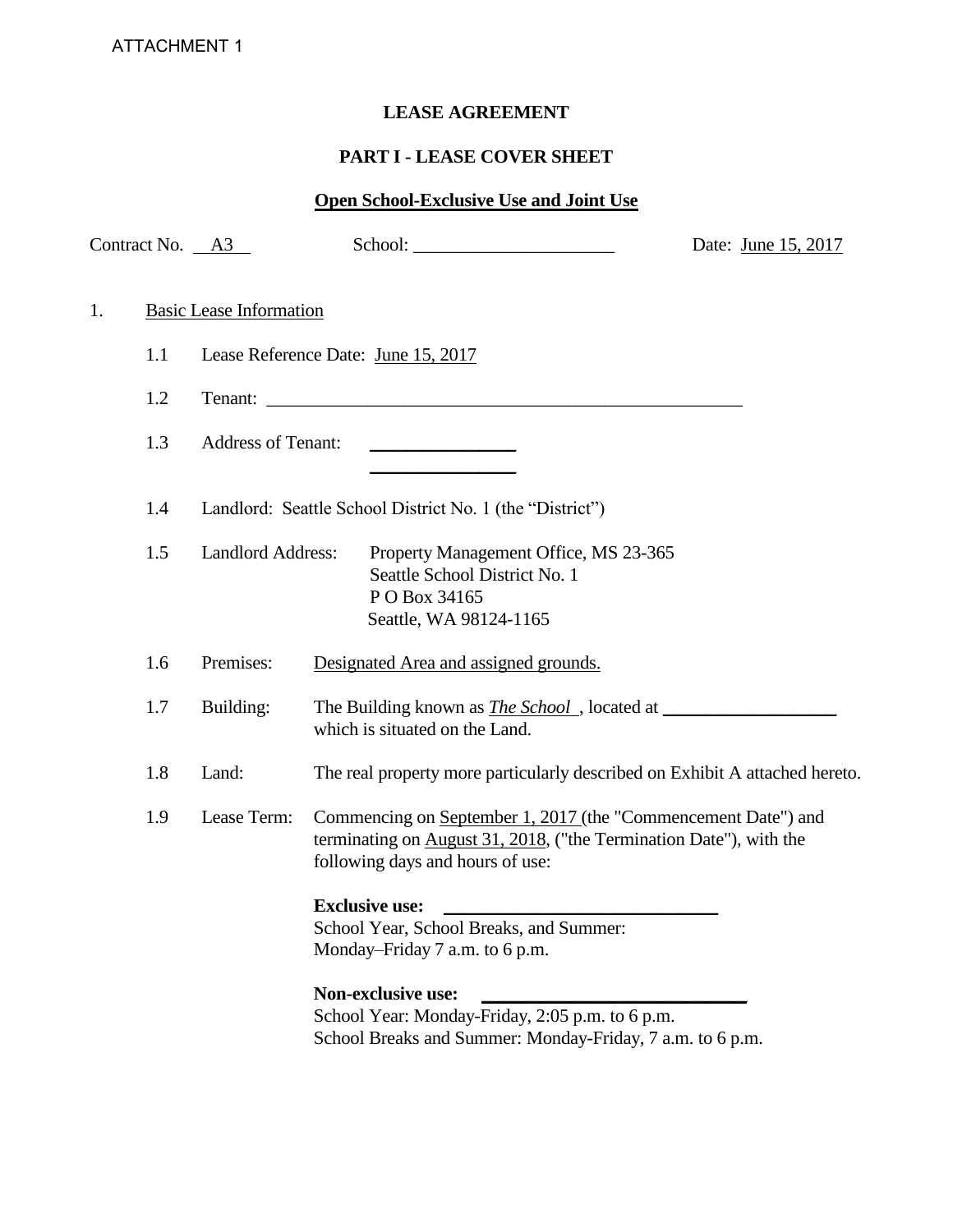#### **Legal Holidays are excluded.**

Requests for access to the Premises during Legal Holidays and any other days or hours not specified in this paragraph shall be submitted in writing and approved by the School Principal or Program Manager. Such requests shall be assessed by the Principal on a case-by-case basis. The approval shall be submitted by Tenant to the Seattle School District's Property Management Office at least TEN (10) working days in advance. Tenant agrees to pay all applicable charges for such additional uses if approved.

In cases of emergency school closures due to inclement weather, natural disaster, fire, or other casualty, Tenant will not have access to the Premises.

- 1.10 Rent: The value of the base rent for the Premises is established at \$\_\_\_\_\_\_ per month from September 1, 2017 through August 31, 2018. In consideration of the program alignment services to be provided by Tenant to Landlord, Landlord agrees to provide the Premises to Tenant free of the base rent stated herein, however, such free rent is contingent on Tenant's compliance of the requirements and performance of the services stated herein in this section. Tenant is required to perform the services and meets and criteria as stated in Attachment 2 (Summary of Outcomes and Criteria), a copy of which is attached and incorporated as part of this Lease Agreement. In addition, if applicable, Tenant is required to successfully obtain an occupancy permit from Department of Planning and Development (DPD) and a childcare license from Department of Early Learning (DEL) within 90 days of the Commencement Date of this Lease. Tenant agrees to pay the base rent established in this section for all periods during which it fails to fulfill the requirements stated herein.
- 1.11 Security Deposit: \$0.
- 1.12 Business Purpose: Childcare Only.
- 1.13 Cancellation: This Lease shall be subject to cancellation by Landlord prior to the Lease Termination Date upon 90 days notice. Tenant shall give Landlord 90 days written notice in advance in the event Tenant wishes to terminate this Lease prior to the expiration of this Lease without being charged an early termination penalty.
- 1.14 Early Termination Penalty:

If Tenant terminates this Lease prior to the expiration of this Lease without giving the full 90-day written notice to Landlord, Tenant agrees to pay Landlord the base rent as established in Section 1.10 of Part I of this Lease, prorated for each day of late notice. For example, if this Lease expires on August 31, 2018, Tenant gives its notice of early termination on July 10, 2018, Tenant shall pay Landlord 38 days of base rent.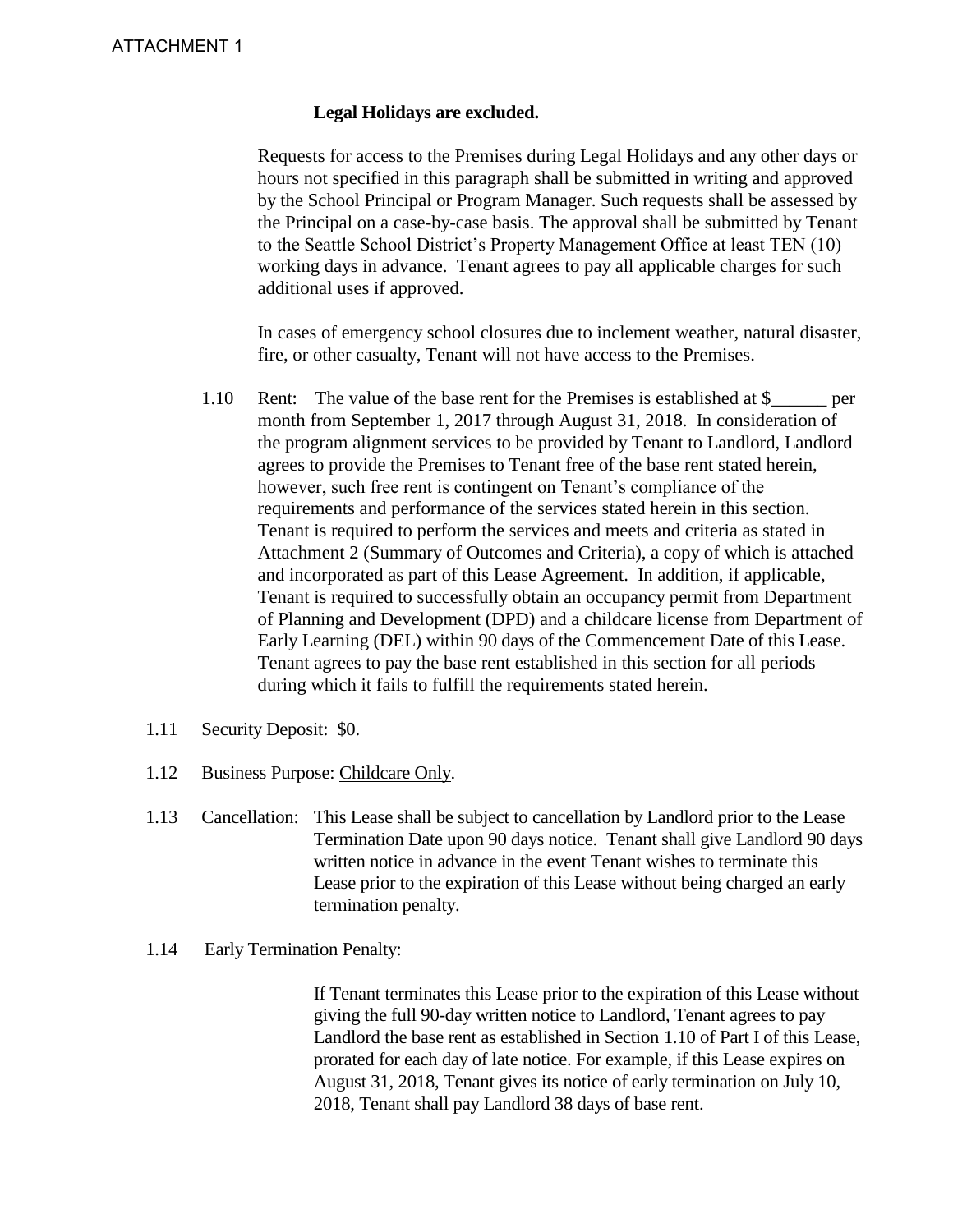1.15 The following Attachments and Exhibits are incorporated herein as part of this Lease:

| Attachment 1: Lease Agreement - Part II (Revision dated 5/2012)          |
|--------------------------------------------------------------------------|
| Attachment 2: Summary of Outcomes and Criteria for OST Providers and     |
| <b>School Partnerships</b>                                               |
| Attachment 3: Engrossed House Bill 1824 (RCW 28A.600.190 and             |
| RCW 4.24.660)                                                            |
| Attachment 4: General Rules and Regulations For Use of School Facilities |
| Attachment 5: Holiday/Vacation Schedule and Charges                      |

# 2. Extension of Lease Term

 The Learning Partners Committee (LPC), or its designee, will complete an annual evaluation of Tenant's performance of the program standards by May  $31<sup>st</sup>$  each year. If the annual evaluation is satisfactory and Tenant complies with all terms and conditions of this Lease, and subject to Landlord's right under Section 1.13 ("Cancellation") of Part I, this Lease shall stay in force. If the annual evaluation is unsatisfactory, Landlord may terminate this Lease upon 90 day notification at the termination date and Landlord may elect to seek another provider. The decision of the LPC or its designee is final.

# 3. Custodial and Utilities Services

 If Tenant chooses to operate during outside normal academic hours, Landlord's designated school vacations (such as winter, mid-winter and spring break), early dismissals, summer vacation, legal holidays and other school closure days and if heat, air-conditioning or custodial staffing is required during these days due to Tenant's operation, Tenant agrees to pay for the heating/cooling and custodial staffing costs. Such costs are indicated in Exhibit D (FY 2017-2018 Holiday/Vacation Schedule and Charges) attached herein. The costs are updated annually for each school year. It is the District's expectation that the Tenant will provide proper heating/cooling to meet licensing standard.

# 4. Alterations and Improvements

Tenant agrees to be responsible for all costs of any alterations or improvements to the Premises.

# 5. Use of Common Areas and Other Space in the Building

 5.1 In addition to the Premises, Other Spaces in the Building may be used occasionally by the Tenant rent free at the sole discretion of the Building principal or Building manager. Tenant agrees it has an obligation to regularly inspect Other Spaces prior to its use. Other Space is used "AS IS" and use of such space by Tenant constitutes acceptance of its "AS IS" condition. Other Spaces is defined as: spaces that are used occasionally, but not included in the Premises and not Common Areas. The Tenant agrees that any damage caused by Tenant or an agent, employee, contractor, servant, invitee, licensee, or concessionaire of Tenant to any personal or real property in the common areas or Other Spaces shall be promptly repaired or replaced by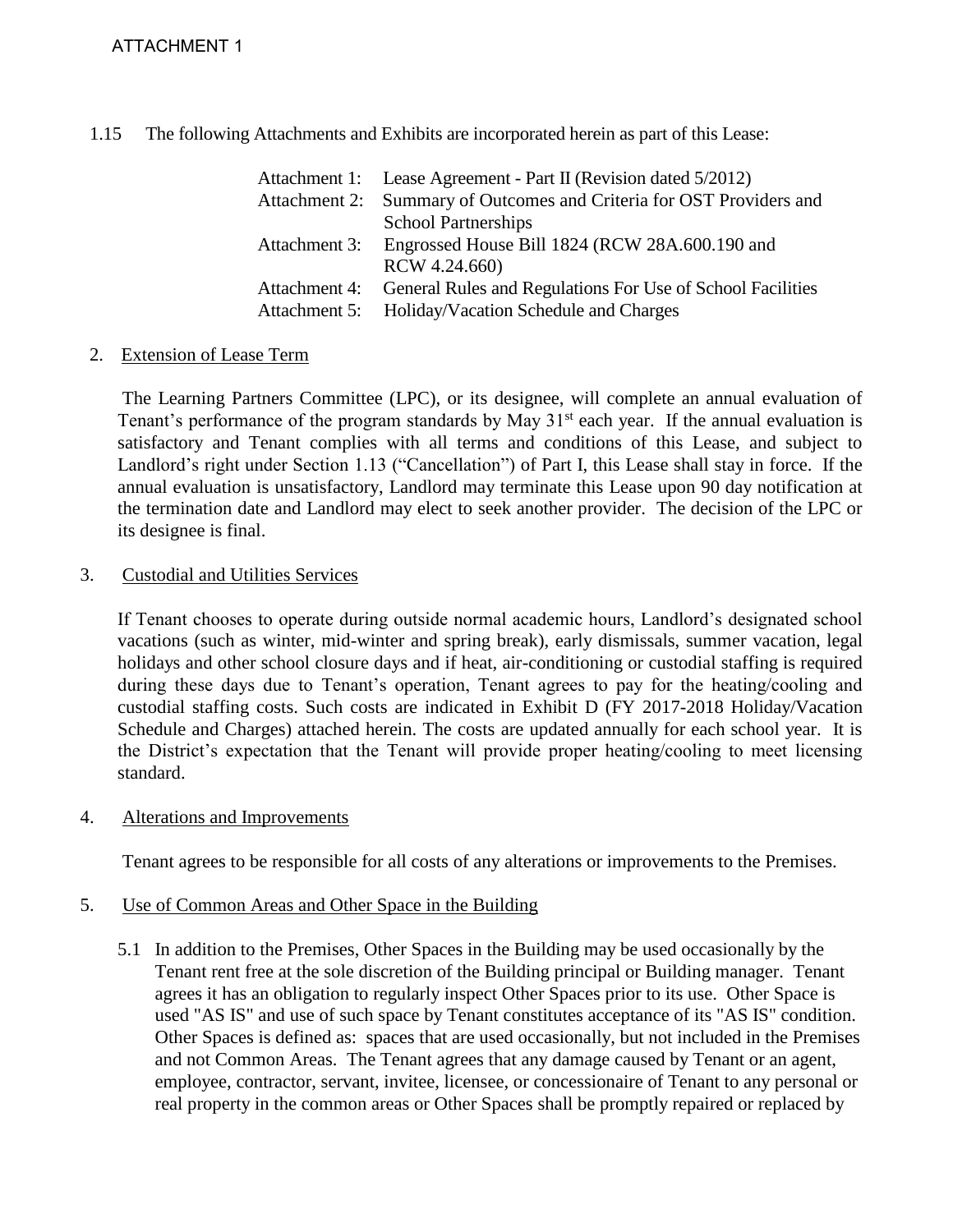Tenant at the Tenant's sole expense. Except as provided above, Tenant is not responsible for any maintenance or repair to the Common Areas or to Other Spaces.

- 5.2 Tenant agrees that the Accident and Indemnification provision (Section 14) in the Lease Agreement, Part II, shall also apply to all Claims arising in whole or in part out of any occurrence in, upon, at, or from the Common Areas or Other Spaces when a Claim is advanced or prosecuted by any agent, employee, contractor, servant, invitee, licensee or concessionaire of Tenant.
- 5.3 Tenant further agrees that all insurance required to be purchased under the Insurance provision(Section 10) in the Lease Agreement, Part II, shall apply and provide general liability protection to the Landlord for all Claims discussed in Section 5.2 above.

# 6. Maintenance

- 6.1 Landlord may inspect Premises from time to time (at least once per year) to ensure Premises is kept in a neat, clean, and sanitary condition and Tenant has made all necessary repairs. Repairs requiring attention not tied to main building systems or items noted in 6.2 are the responsibility of the Tenant.
- 6.2 Tenant is required to make all necessary repairs and maintenance to the Premises that are used exclusively by Tenant as provided for in the Lease Agreement, Part II (Section 8), except it is the District's responsibility to:
	- (a) Repair a roof leak in a District building or portable, based on District standards and the District's priority for scheduling and making the repair;
	- (b) Repair or replace light fixtures in a District building or portable, based on District standards and the District's priority for scheduling and making the repair;
	- (c) Take down, repair or replace falling ceiling tiles (at the District's discretion) in a District building or portable caused by a roof leak (Tenant may also take down such tiles after obtaining permission from the District), based on District standards and the District's priority for scheduling and making the repair;
	- (d) Repair interior walls when the damage was caused solely by a roof leak in a District building or portable, based on District standards and the District's priority for scheduling and making the repair;
	- (e) Repair or fix water temperature problems tied to a District-owned building system, based on District standards and the District's priority for scheduling and making the repair; and
	- (f) Repair the heating and ventilation system in a District building or portable, based on District standards and the District's priority for scheduling and making the repair.

Landlord is not responsible for any loss caused to Tenant by Landlord's failure to make these repairs. The District's priority and scheduling may push these repairs out several years.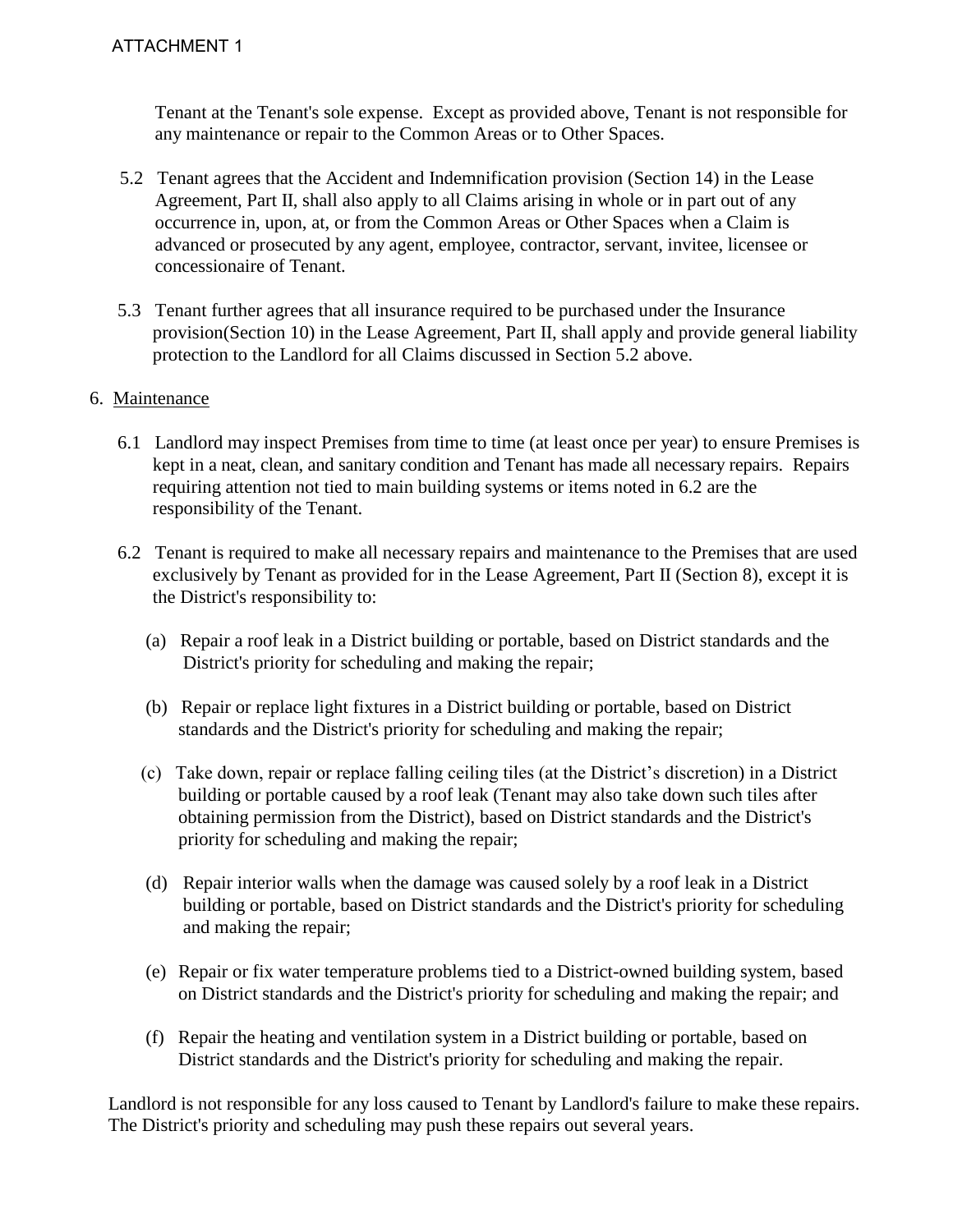# ATTACHMENT 1

- 6.3 Landlord will repair the Premises that are not used exclusively by Tenant based on District's standards and the District's priority for scheduling the repair at the Landlord's sole discretion. Landlord is not responsible for any loss caused to Tenant by Landlord's failure to make these repairs. The District's priority and scheduling may push these repairs out several years. However, Tenant agrees that any damage caused by Tenant or an agent, employee, contractor, servant, invitee, licensee, or concessionaire of Tenant to any personal or real property in the Common Areas or Premises as stated in Section 1.6 of Part I shall be promptly repaired or replaced by Tenant at the Tenant's expense.
- 6.4 Any repairs or improvements that are required to permit Tenant to use the Premises for the purpose(s) set forth in Section 1.12 above, or to obtain licensing for Tenant's operation shall be the sole responsibility of Tenant. Any repairs or improvements done by Tenant must have prior approval by Landlord before commencing work.
- 6.5 Tenant is responsible for any and all costs or fines associated with false alarms caused by Tenant.
- 7. Tenant Program Compliance

Tenant shall adhere to all representations made in their initial proposal and during the screening processes regarding program services, staffing, discipline/child guidance policy, parent and community involvement, curriculum, nutrition, accessibility to all children, administration, health and safety, and physical environment. Tenant acknowledges that Landlord's selection of Tenant to occupy the Premises is in consideration for, inter alia, Tenant's agreement to adhere to the standards and representations upon which Tenant's selection was made. Tenant shall obtain an occupancy permit with DPD and a child care license with DSHS within 90 days of the Commencement Date of this Lease. Tenant shall not operate its program until Tenant obtains the occupancy permit and child care license. Tenant shall keep the occupancy permit and childcare license current through the duration of this Lease and any extension thereof. A copy of the occupancy permit and the child care license and subsequent renewals shall be filed with Landlord's Property Management Office.

#### 8. Compliance With Zackery Lystedt Law - Youth Programs

\_\_\_\_\_\_(initial) Youth Programs – When facility will be used for youth programs, the Applicant agrees to fully comply with the State of Washington requirements for concussion and head injury education, prevention, and management as prescribed by the Zackery Lystedt Law. Access to facilities used for youth programs under this Agreement will not be granted until the "Seattle School District Compliance Statement for the Zackery Lystedt Law" is signed and returned to Landlord.

# 9. Compliance With Rules and Regulations

 Tenant agrees to comply with the General Rules and Regulations For Use Of School Facilities as described in Exhibit C attached hereto and incorporated into the Lease.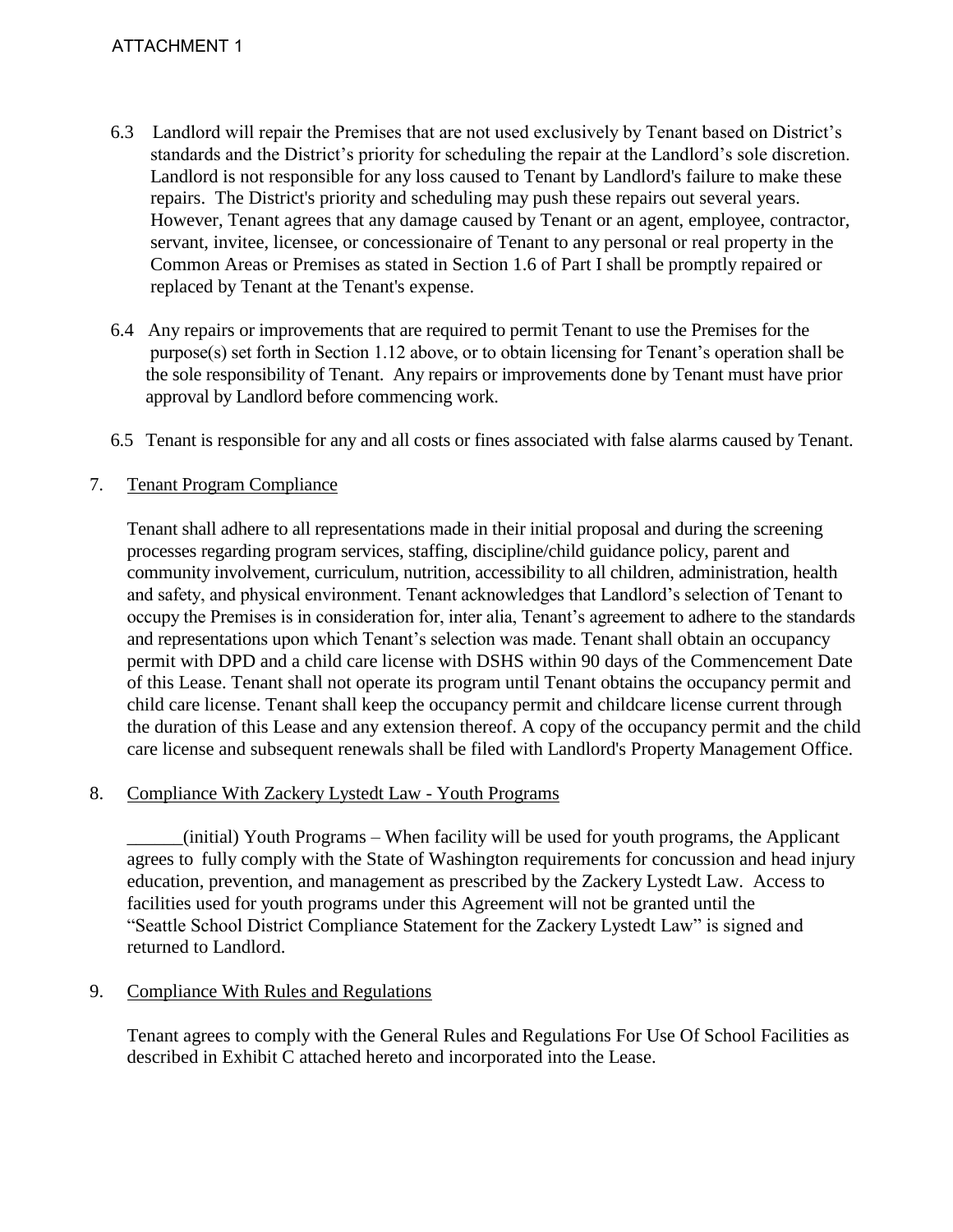#### 10. Duty of Cooperation

 Tenant will not interfere with the operation of the regular school program and will cooperate with the Building principal's reasonable guidelines and requests to assure same.

#### 11. Dispute Resolution Process

 In the event that Tenant is dissatisfied with issues pertaining to space use and/or access, repairs, maintenance and custodial staffing, a request can be made through the Seattle School District's Property Management Office for a meeting with the District's Executive Director of Facilities to try to reach an amicable resolution.

#### 12. Waiver of Immunity

As provided in Part II, Paragraph 14.4, solely for the purpose of effectuating the indemnification obligations under this Lease, and not for the benefit of any third parties (including but not limited to employees of Tenant), Tenant specifically and expressly waives any immunity that may be granted it under the Washington State Industrial Insurance Act, Title 51 RCW. Furthermore, the indemnification obligations under this Lease shall not be limited in any way by any limitation of the amount or type of damages, compensation or benefits payable to or for any third party under worker compensation acts, disability benefit acts or other employee benefit acts. The parties acknowledge that the foregoing provisions have been specifically and mutually negotiated between the parties.

In the event of any conflict between this Part I - Lease Cover Sheet and the terms of Part II - Lease Agreement, the terms of this Lease Cover Sheet shall control.

| Landlord:                                                                                                                                                                                                                                                                                                                                                                                                                     | Tenant:                                                                                                                                                                                                                       |
|-------------------------------------------------------------------------------------------------------------------------------------------------------------------------------------------------------------------------------------------------------------------------------------------------------------------------------------------------------------------------------------------------------------------------------|-------------------------------------------------------------------------------------------------------------------------------------------------------------------------------------------------------------------------------|
| <b>SEATTLE SCHOOL DISTRICT NO. 1</b>                                                                                                                                                                                                                                                                                                                                                                                          |                                                                                                                                                                                                                               |
| By<br><u> 1980 - Johann Barbara, martin amerikan basar da</u>                                                                                                                                                                                                                                                                                                                                                                 | $\mathrm{By}$                                                                                                                                                                                                                 |
| Its $\frac{1}{\frac{1}{\sqrt{1-\frac{1}{\sqrt{1-\frac{1}{\sqrt{1-\frac{1}{\sqrt{1-\frac{1}{\sqrt{1-\frac{1}{\sqrt{1-\frac{1}{\sqrt{1-\frac{1}{\sqrt{1-\frac{1}{\sqrt{1-\frac{1}{\sqrt{1-\frac{1}{\sqrt{1-\frac{1}{\sqrt{1-\frac{1}{\sqrt{1-\frac{1}{\sqrt{1-\frac{1}{\sqrt{1-\frac{1}{\sqrt{1-\frac{1}{\sqrt{1-\frac{1}{\sqrt{1-\frac{1}{\sqrt{1-\frac{1}{\sqrt{1-\frac{1}{\sqrt{1-\frac{1}{\sqrt{1-\frac{1}{\sqrt{1-\frac{1$ | Its                                                                                                                                                                                                                           |
| Date                                                                                                                                                                                                                                                                                                                                                                                                                          | Date has been a series of the series of the series of the series of the series of the series of the series of the series of the series of the series of the series of the series of the series of the series of the series of |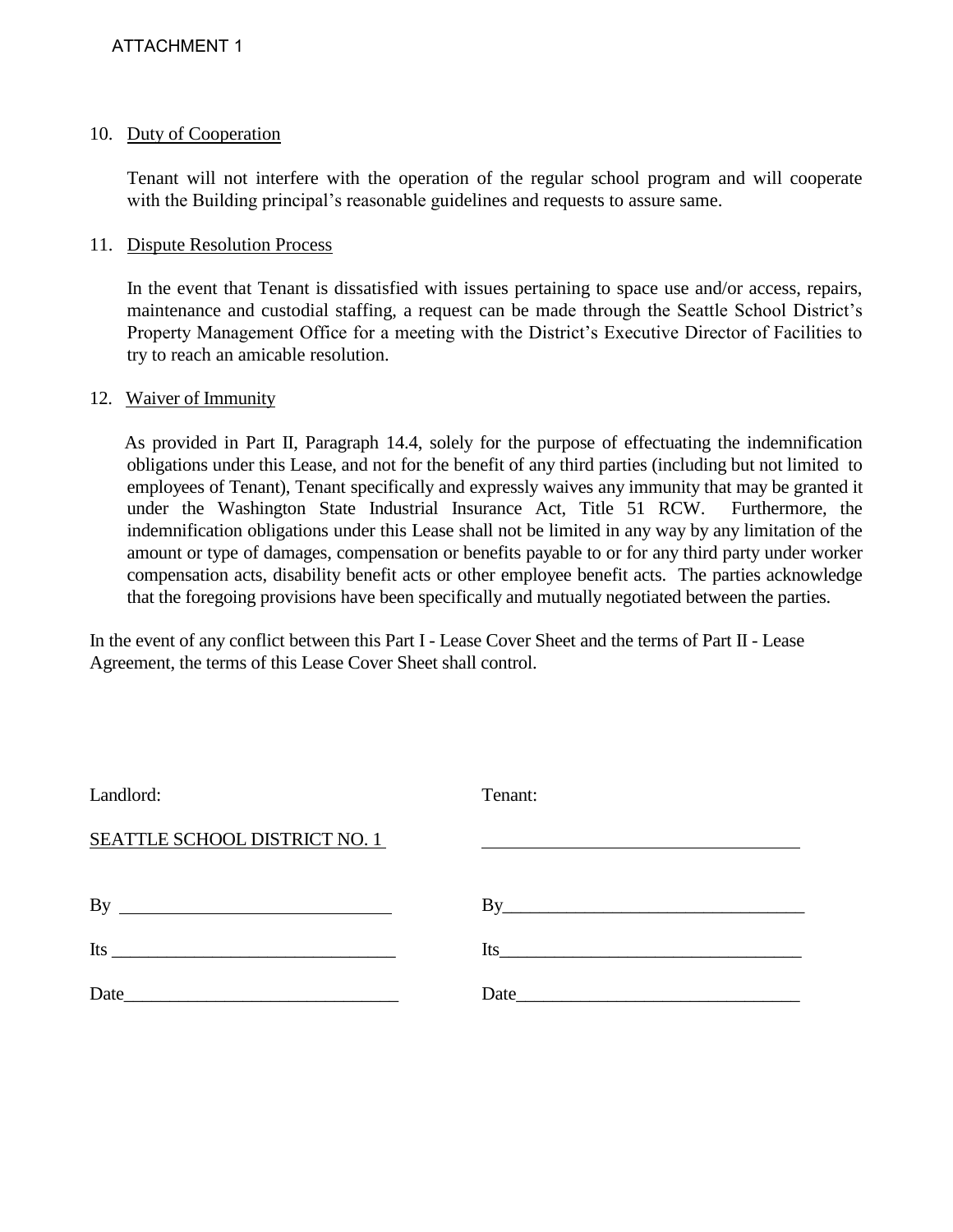| <b>STATE OF WASHINGTON</b> |                                                          |                                                                                                                       |  |
|----------------------------|----------------------------------------------------------|-----------------------------------------------------------------------------------------------------------------------|--|
|                            | SS.                                                      |                                                                                                                       |  |
| <b>COUNTY OF KING</b>      |                                                          |                                                                                                                       |  |
|                            | I certify that I know or have satisfactory evidence that |                                                                                                                       |  |
|                            |                                                          | is the person who appeared before me, and said person acknowledged that said person signed this                       |  |
|                            |                                                          | instrument, on oath stated that said person was authorized to execute the instrument and acknowledged                 |  |
|                            |                                                          | it as the subset of set of set of set of set of set of set of set of set of set of set of set of set of set of $\sim$ |  |
|                            |                                                          | to be the free and voluntary act of such corporation for the uses and purposes mentioned in the instrument.           |  |
|                            |                                                          |                                                                                                                       |  |

(Signature of Notary)

(Legibly Print or Stamp Name of Notary) Notary public in and for the state of Washington, residing at

My appointment expires

| <b>STATE OF WASHINGTON</b> |      |
|----------------------------|------|
|                            | )SS. |
| <b>COUNTY OF KING</b>      |      |

I certify that I know or have satisfactory evidence that \_\_\_\_\_\_\_\_\_\_\_\_\_\_\_\_\_\_\_\_\_\_\_\_\_\_\_\_\_ is the person who appeared before me, and said person acknowledged that said person signed this instrument, on oath stated that said person was authorized to execute the instrument and acknowledged it as the of SEATTLE SCHOOL DISTRICT NO. 1, a Washington municipal corporation, to be the free and voluntary act of such corporation for the uses and purposes mentioned in the instrument.

Dated this  $\_\_\_$  day of  $\_\_\_\_\_\_\_\$ . 20  $\_\_\_\_\$ 

(Signature of Notary)

(Legibly Print or Stamp Name of Notary) Notary public in and for the state of Washington, residing at

My appointment expires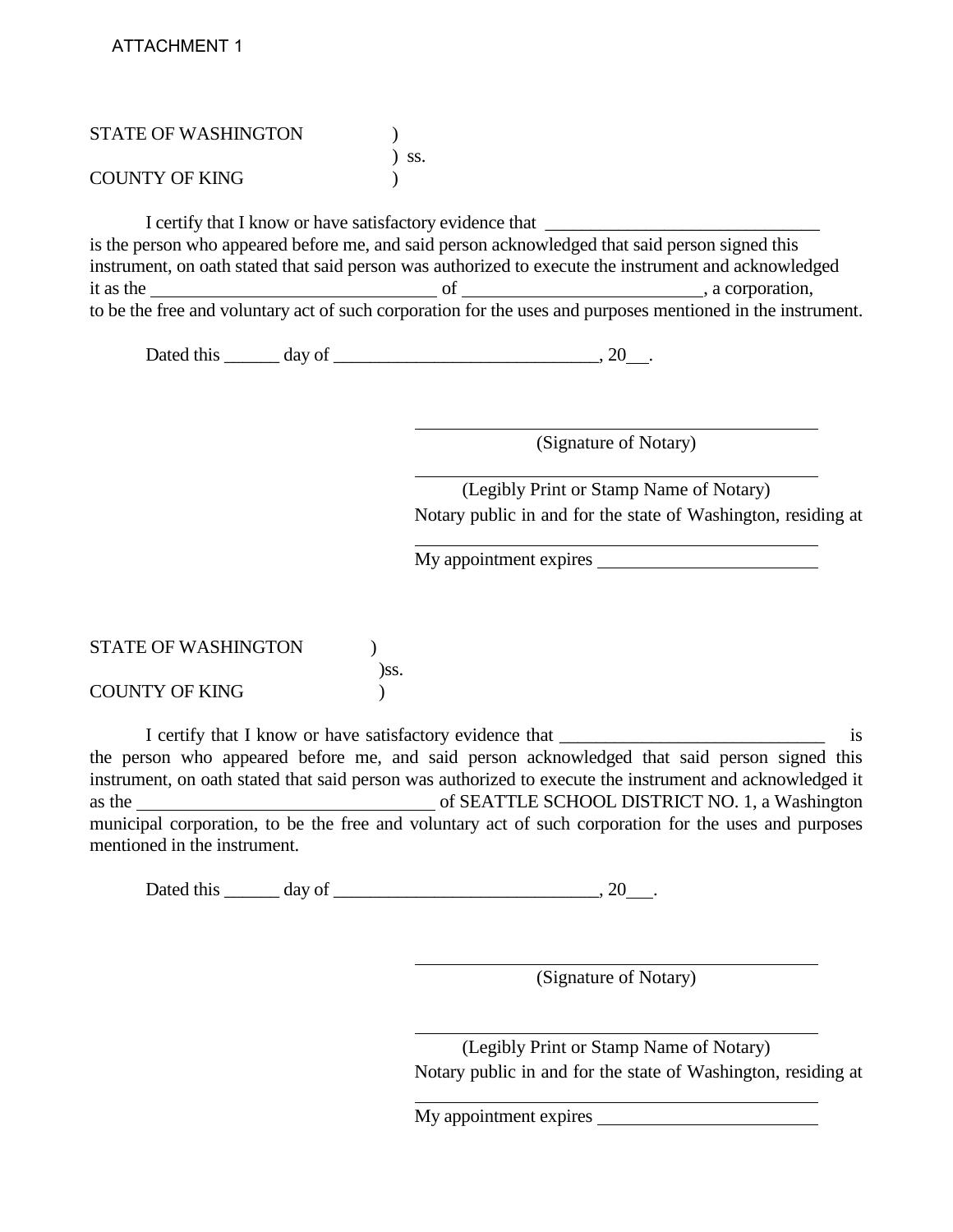# **LEASE AGREEMENT**

#### **PART II**

THIS LEASE AGREEMENT is made by and between SEATTLE SCHOOL DISTRICT NO. 1, a municipal corporation (hereinafter "Landlord"), and Tenant, and dated as of the Lease Reference Date set forth in PART I of the Lease Agreement ("Lease Cover Sheet").

# WITNESSETH

FOR AND IN CONSIDERATION of the rents herein reserved and in further consideration of the mutual promises, terms and conditions hereof, the parties hereby agree as follows:

#### 1. PREMISES

Landlord hereby leases to Tenant, and Tenant hereby leases from Landlord, the Premises described in Section 1.6 of the Lease Cover Sheet, together with a non-exclusive right during the term of this Lease to use the common areas of the Building as from time to time constituted by Landlord, such use to be in common with Landlord and all other occupants of the Building, and their employees, agents, customers and invitees. Landlord reserves the right to make changes in the common areas and the Building as Landlord deems necessary and to establish reasonable rules and regulations for the use of the common areas and the Building.

#### 2. BUSINESS PURPOSES

The Premises are to be used only for the purposes described in Section 1.12 of the Lease Cover Sheet and for no other business or purpose without the written consent of Landlord, which it may give or withhold in its sole discretion.

#### 3. TERM

The term of this Lease shall commence on the Commencement Date and shall terminate at midnight on the Termination Date, with the days and hours of use as stated in Section 1.9 of the Lease Cover Sheet. Use of the Premises excludes legal holidays and school vacations except as stated otherwise in Section 1.9 of the Lease Cover Sheet. Tenant acknowledges that Landlord may revise the School Calendar at its discretion from time to time, and Tenant's use of the Premises shall be subject to such changes. Requests for access to the Premises during legal holidays, school vacations, and other days or hours not specified herein shall be submitted in writing to Landlord at least ten (10) working days in advance. Such requests shall be reviewed by Landlord on a case-by-case basis. Tenant agrees to pay all applicable charges for such additional uses if approved. Landlord reserves the right to lease or use the Premises during the days and hours they are not occupied by **Tenant**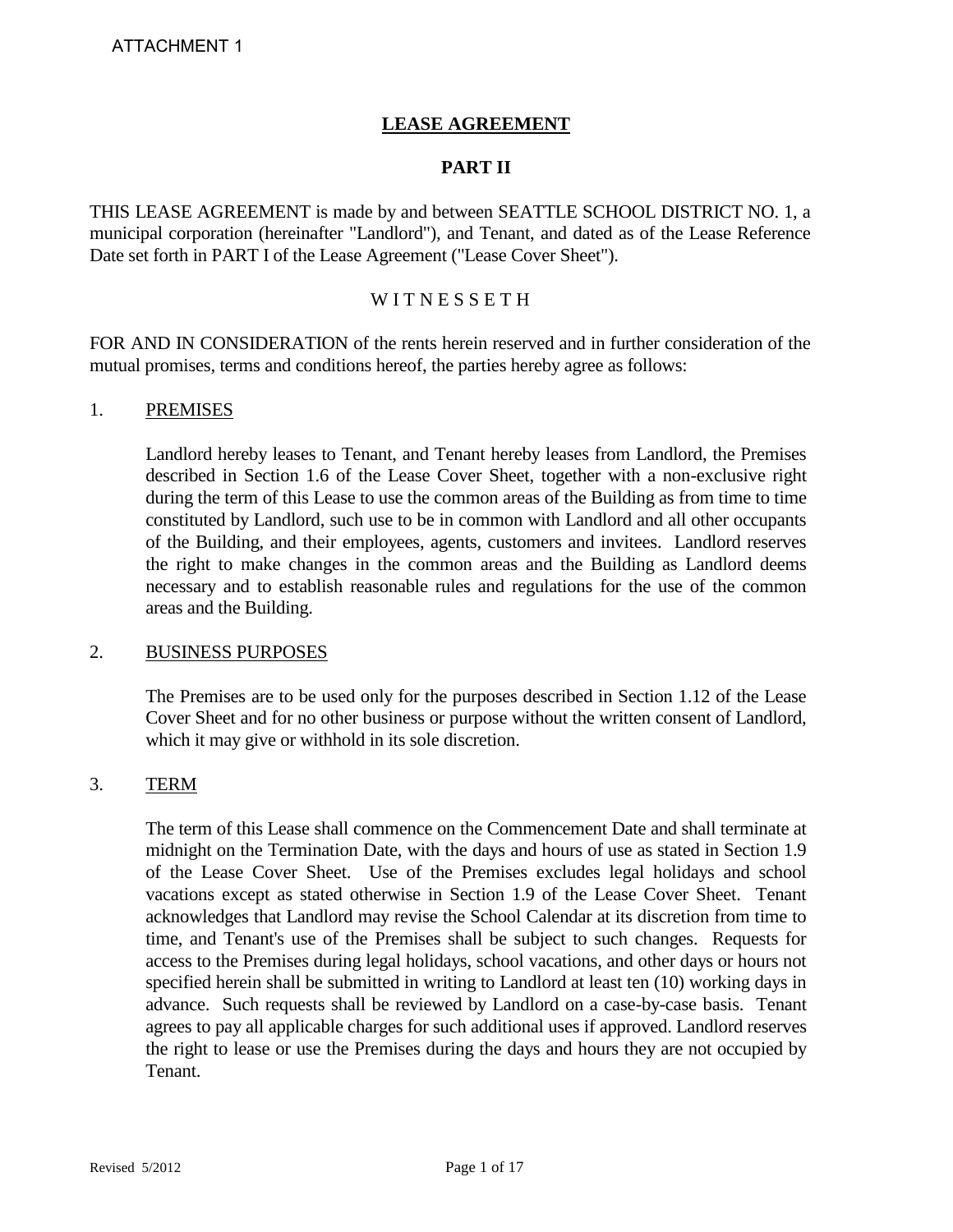#### 4. SECURITY DEPOSIT

- 4.1 The Security Deposit, if any, deposited by Tenant shall be kept by Landlord as security for the performance by Tenant of all the terms, covenants, and conditions required to be performed by Tenant hereunder, it being expressly understood that the Security Deposit shall not be considered an advance payment of rental or a measure of Landlord's damages in case of default by Tenant. The Security Deposit shall be returned to Tenant (less any amounts retained by Landlord as permitted herein) within thirty (30) days after the expiration of the term of this Lease and return of possession of the Premises to Landlord if, at such time, Tenant has performed all such terms, covenants, and conditions of this Lease. Prior to the time when Tenant is entitled to any return of the Security Deposit, Landlord may intermingle the Security Deposit with its own funds and use such sum for such purposes as Landlord may determine. Tenant shall not be entitled to any interest on the Security Deposit.
- 4.2 In the event of default by Tenant in respect to any of its obligations under this Lease, including, but not limited to, the payment of rent, Landlord may use, apply, or retain all or any part of the Security Deposit for the payment of any unpaid rent, or for any other amount which Landlord may be required to expend by reason of the default of Tenant, without prejudice to any other remedy. No portion of the Security Deposit shall be applied towards payment of the last month's rent hereunder without the prior written consent of the Landlord. Tenant shall, upon five (5) days' written demand, deposit cash with Landlord in an amount sufficient to restore the Security Deposit to its original amount.

#### 5. RENT & LEASEHOLD EXCISE TAX.

- 5.1 Tenant covenants and agrees to pay Landlord, as monthly rental for the Premises, in lawful money of the United States, in advance on the first day of each calendar month to Landlord at Landlord's office or at such other place as Landlord may hereafter designate, the amount(s) stated in Section 1.10 of the Lease Cover Sheet.
- 5.2 In addition to the monthly rental and utility expenses specified in Section 1.10 of the Lease Cover Sheet, Tenant shall pay to Landlord monthly, in advance, on the first day of each calendar month, the leasehold excise tax assessed pursuant to RCW 82.29A against Tenant, if any, in respect of the monthly rent paid pursuant to paragraph 5.1 above. The said leasehold tax is currently equal to twelve point eighty-four percent (12.84%) of the taxable rent paid to Landlord, and is subject to change by the Legislature. Tenant shall in addition pay to Landlord when due the leasehold excise tax in respect of any payment or obligation hereunder which is deemed to be taxable rent.
- 5.3 Tenant acknowledges that late payment to Landlord of rental or other sums due hereunder will cause Landlord to incur costs not contemplated by this Lease, the exact amount of which would be extremely difficult and impractical to ascertain.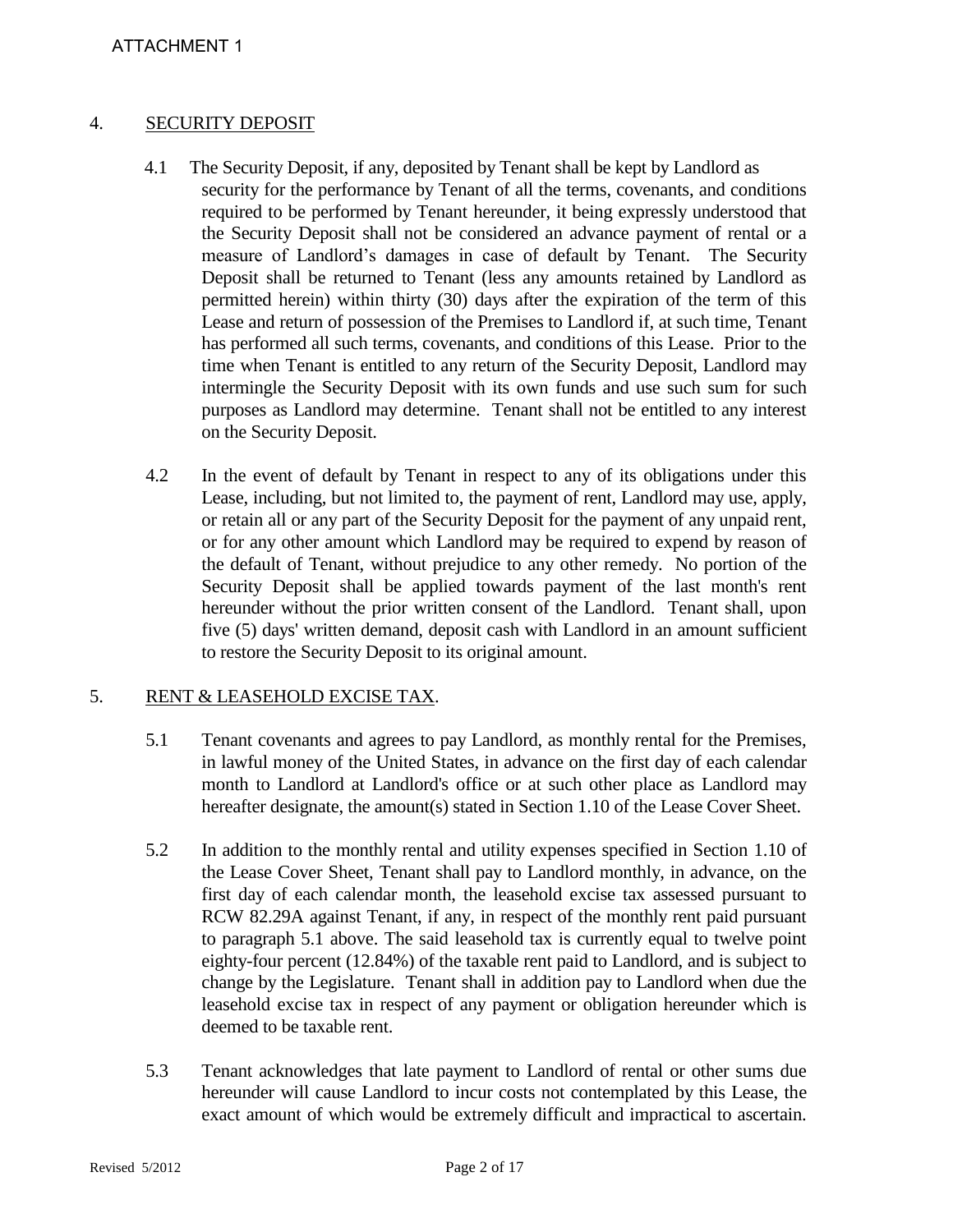Such costs include, but are not limited to, processing and accounting charges. Therefore, in the event Tenant should fail to pay any installment of rental or any sum due hereunder after such amount is due, Tenant shall pay to Landlord as additional rental a late charge equal to five percent (5%) of each such late installment or the sum of Twenty-Five Dollars (\$25.00) per month, whichever is greater. A Fifteen Dollar (\$15.00) charge will be paid by Tenant to Landlord for each returned check.

# 6. SECURITY ALARM

- 6.1 Tenant is responsible for securing the Premises before leaving the Building, i.e. closing windows, locking doors, etc.
- 6.2 Tenant agrees to reimburse Landlord for all reasonable costs incurred for each security call due to failure of Tenant to properly follow established procedures for securing the Building or using the security alarm system upon leaving or entering the Building.

# 7. UTILITIES AND SERVICE

- 7.1 During the term of this Lease, Landlord will provide to the Premises Monday through Friday each week, the following utilities and services (provided that, costs for additional heat, electricity and utilities incurred by Landlord due to Tenant's use will be billed to Tenant, as stated in Section 1.10 of the Lease Cover Sheet in addition to the monthly rent):
	- (a) Electricity, water, gas and sewer service;
	- (b) Telephone connection, but not including telephone stations and equipment (it being expressly understood and agreed that Tenant shall be responsible for the ordering and installation of telephone lines and equipment which pertain to the Premises);
	- (c) Heat to such extent and to such levels as, in Landlord's judgment, is reasonably required for the comfortable use and occupancy of the Premises while premises also are occupied by Landlord's educational programs; and
	- (d) Janitorial and window washing service to the common areas.
- 7.2 Tenant shall, at its own costs, provide custodial and grounds keeping (if the grounds are included in the leased Premises) services to the Premises.
- 7.3 Tenant shall arrange for and shall pay the entire cost and expense of all telephone stations, equipment and use charges, electric light bulbs and all other materials and services not expressly required to be provided and paid by Landlord pursuant to the provisions of paragraph 7.1 above.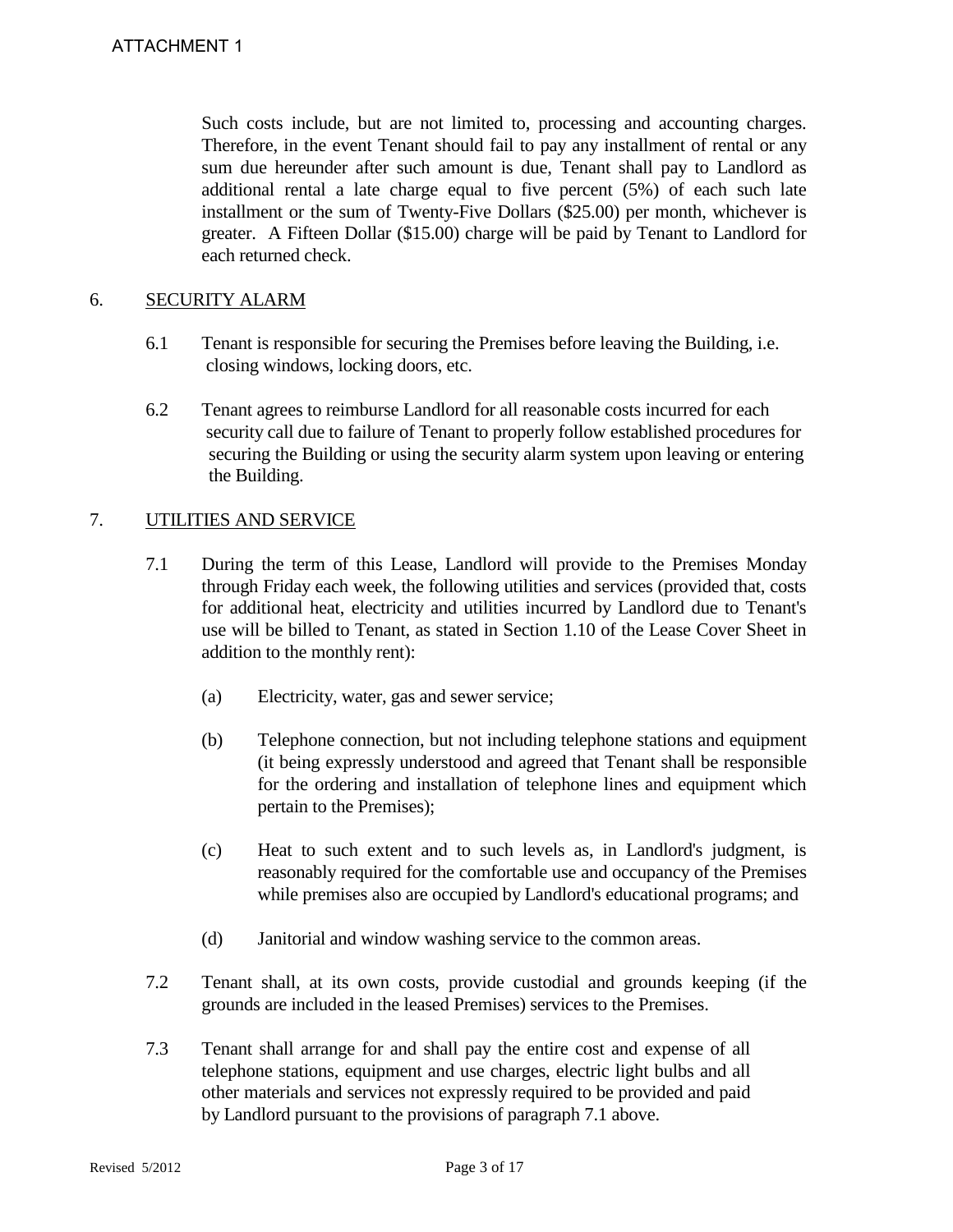# ATTACHMENT 1

- 7.4 Tenant shall not, without the written consent of Landlord, use any apparatus or device on the Premises (including, but without limitation thereto, electronic data processing machines, punch card machines or machines using current in excess of 110 volts) which will in any way increase the amount of electricity or water usually supplied at the Premises. Tenant shall not connect with electrical current, except through existing electrical outlets in the Premises. If Tenant requires water or electric current in excess of that usually supplied at the Premises, Tenant shall first procure the written consent of Landlord for the use thereof. Landlord may cause a water meter or electric current meter to be installed in the Premises. The cost of such meters and of installation, maintenance, and repair thereof shall be paid by Tenant. Tenant further agrees to pay Landlord promptly upon demand for all such water and electric current consumed at the rates charged for such services by the City of Seattle or the local public utility, plus any additional expense incurred by Landlord in keeping account of the water and electric current so consumed.
- 7.5 Landlord shall not be liable for and Tenant shall not be entitled to terminate this Lease or to effectuate any abatement or reduction of rent by reason of Landlord's failure to provide or furnish any of the foregoing utilities or services unless such failure was due to the gross negligence or intentional misconduct of Landlord. Landlord shall not be liable for loss or injury to persons or property, however arising, occurring in connection with or attributable to any failure to furnish such utilities or services, unless and only to the extent due to the gross negligence or intentional misconduct of Landlord, and in no event shall Landlord be liable for Tenant's consequential damages.

# 8. ACCEPTANCE AND CARE OF PREMISES

8.1 Tenant has inspected the Premises and accepts the Premises "AS IS" in its present condition. During the term of this Lease and any extension thereof, Tenant, at Tenant's sole cost, shall keep the Premises in a neat, clean, and sanitary condition and shall make all necessary repairs and maintenance to the Premises.

Tenant shall maintain the Premises including, but not limited to, glass, plumbing and lighting fixtures, in good and proper repair, and in accordance with all applicable statutes, city ordinances and directions or regulations of the proper public authorities. Tenant shall not be required to make any repairs in respect to structural defects in the walls, foundation or roof of the Premises; provided, however, Tenant acknowledges that Landlord shall not be required to make such repairs or any repairs to the Premises.

8.2 In the event Tenant fails to maintain the Premises in good order, condition, and repair, Landlord shall give Tenant notice to do such acts as are reasonably required to so maintain the Premises. In the event Tenant fails to commence such work within ten (10) days of notice and to diligently prosecute it to completion, then Landlord shall have the right, at its option and in addition to all other remedies, to do such acts and expend such funds to maintain the Premises and to invoice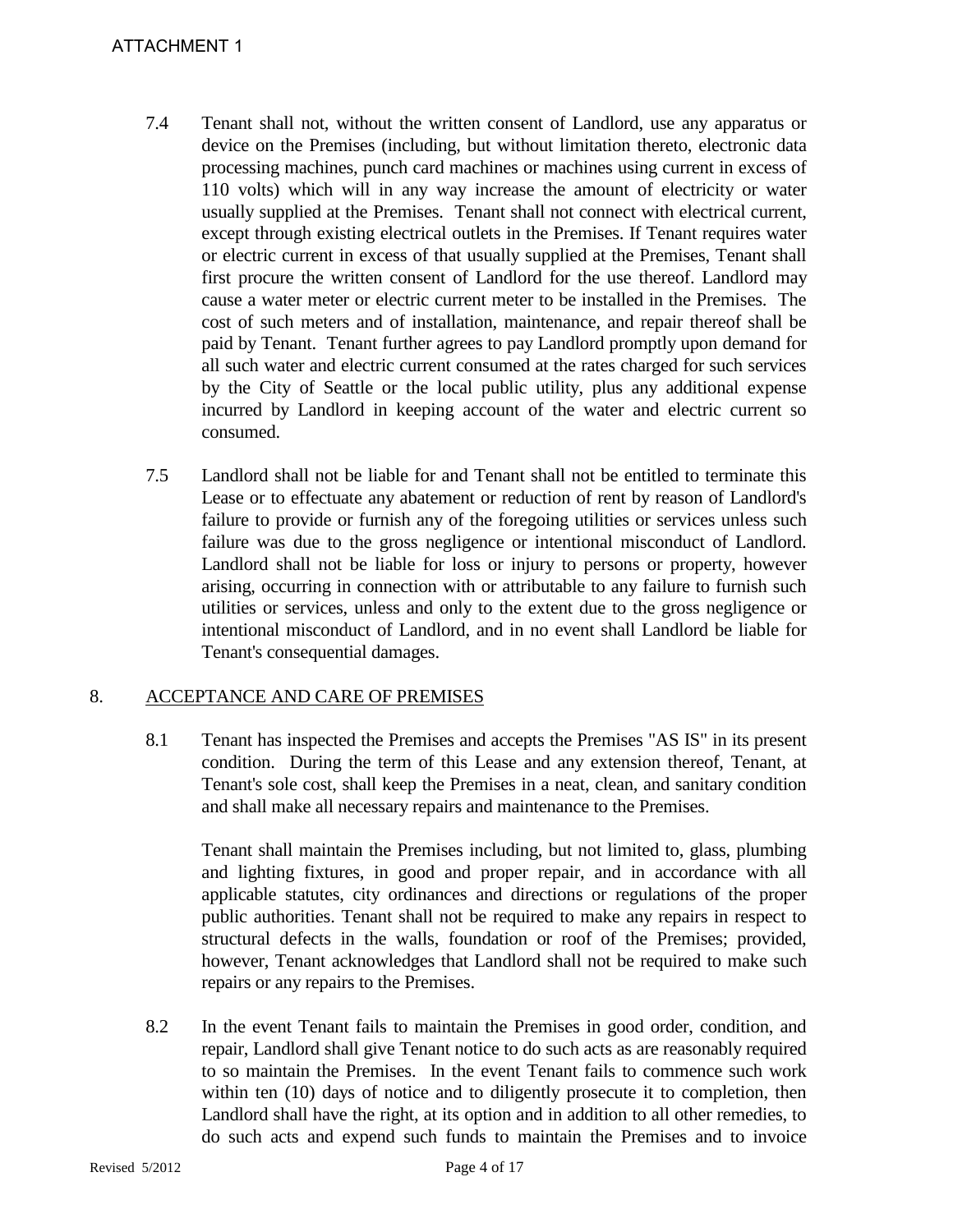Tenant for costs incurred. Landlord shall have no liability to Tenant for any damage, inconvenience or interference with the use of the Premises by Tenant as a result of performing any such work.

8.3 Tenant acknowledges and agrees that Landlord shall have no obligation whatsoever to make any alterations, additions, renovations or improvements to the Premises or to determine if any alterations are necessary in order for Tenant to conduct its business as set forth in Section 2 above. In the event that any federal, state, or city department or agency determines that certain alterations, additions, renovations or improvements are required to permit Tenant to use the Premises for the purpose(s) set forth in Section 2 above, Landlord shall have no obligation to make such changes. If Tenant is unable, in its sole judgment, to make such changes, then this Lease shall be terminated and both parties relieved of all rights and obligations hereunder.

#### 9. WAIVER OF SUBROGATION

- 9.1 Landlord and Tenant do each herewith and hereby release and relieve the other from responsibility for, and waive their entire claim of recovery for, any loss or damage to the real or personal property of either located anywhere in the Premises or the Building, arising out of or incident to the occurrence of any of the perils which are covered by any property insurance policy obtained by Tenant or Landlord or required by this Lease to be obtained. Each party shall obtain any special endorsements, if required by its insurer, to evidence this waiver of the insurer's right to subrogation against the other party.
- 9.2 The mutual waivers and waivers of subrogation rights in Section 9.1 above shall not apply to the extent Tenant self-insures for property damage, if allowed to do so by Landlord. Additionally, the mutual waivers and waivers of subrogation in Section 9.1 above shall not apply for losses or claims for any one (1) property damage occurrence, in which the amount of damages is equal to or less than Landlord's property damage deductible or self-insurance retention (collectively, the "Deductible"), which is, as of the date of execution hereof, \$100,000 ("Deductible"). For all such property damage losses equal to or less than the Deductible, Landlord shall be the sole loss payee under the Tenant's property insurance, and any proceeds received therefrom shall be made payable by the insurance company directly to Landlord. Tenant shall indemnify, defend and hold Landlord harmless from and against any and all claims, demands, damages, injuries, losses, liens, costs or expenses (including attorneys' fees) incurred, claimed or arising out of any such property damage event or occurrence.

#### 10. INSURANCE

10.1 Tenant, at its own expense, shall provide and keep in force with companies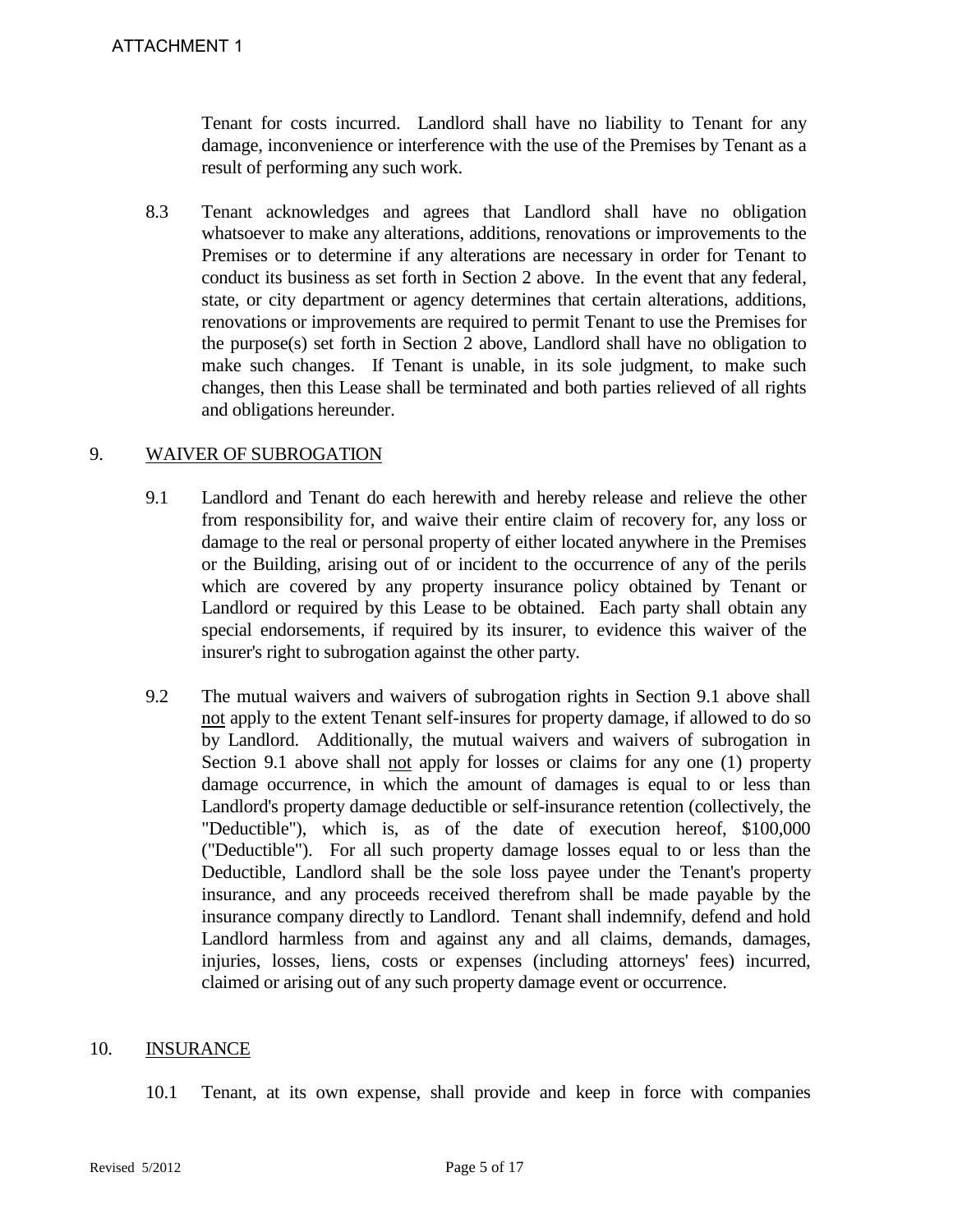reasonably acceptable to Landlord, the following:

- Commercial general liability insurance for the benefit of Landlord and Tenant jointly against liability for bodily injury and property damage for a combined single limit of not less than One Million Dollars (\$1,000,000) for any one occurrence and Two Million Dollars (\$2,000,000) in the aggregate for this location, including coverage for contractual liability and personal injury, and One Hundred Thousand Dollars (\$100,000) for tenant's legal liability;
- If Tenant operates or allows subcontractors to operate day care or other childserving programs (any program where children are on District premises and not under the care or supervision of their own parents), sexual abuse or molestation coverage shall be provided with a minimum limit of \$1,000,000 per occurrence and \$2,000,000 annual aggregate;
- If Tenant provides or allows its contractors or sublessees to provide professional medical or mental health services, medical professional liability (errors and omissions) coverage shall be required with a minimum limit of \$1,000,000 per wrongful act and \$2,000,000 annual aggregate;
- Statutory Workers' Compensation, including Employer's Contingent Liability (Stop Gap) in Tenant's commercial general liability coverage with a limit of at least \$1,000,000 per bodily injury/accident; \$1,000,000 bodily injury/disease-policy aggregate, and \$1,000,000 bodily injury/diseaseemployee;
- Automobile Liability Insurance with a combined single limit for bodily injury and property damage of not less than \$1,000,000, including all owned, non-owned and hired vehicles and covering claims for damages because of bodily injury or death of any person or property damage arising out of ownership, maintenance or use of any motor vehicle; and
- Products/Completed Operations Liability in the amount of \$1,000,000 per occurrence and \$2,000,000 general aggregate.

The foregoing insurance shall be placed with an insurance company or companies licensed to do business in the State of Washington and shall have an A.M. Best's rating of A or better. Tenant shall furnish Landlord with a copy or certificate of such policies before the commencement date of this Lease and whenever required shall satisfy Landlord that such policies are in full force and effect. Such policies shall list Landlord as an **additional insured** and shall be primary and noncontributing with any insurance carried by Landlord. Such policies shall not be cancelable or materially altered without forty-five (45) days' prior written notice to Landlord. In addition, the policies shall provide for ten (10) days' written notice to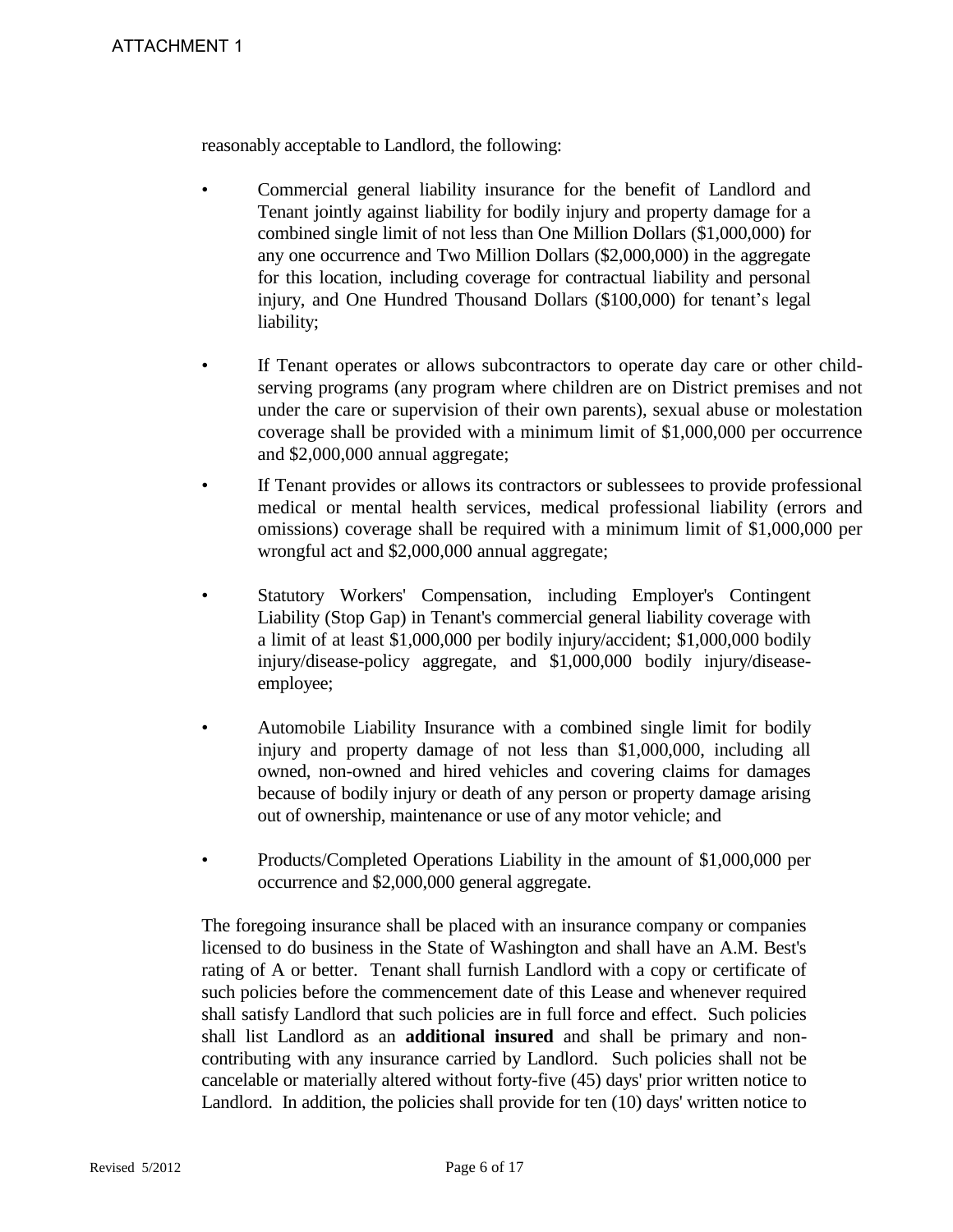Landlord in the event of cancellation for non-payment of premium. In the event that Tenant fails to deliver the policies or certificates to Landlord as required above, Landlord may, after fifteen (15) days' notice to Tenant, take out such coverage and/or policies as Landlord may deem necessary or prudent in its sole discretion and for its sole benefit, and charge their costs to Tenant as additional rent, to be paid by Tenant on the fifth day of the month following the date on which Landlord takes out such coverage and/or policies and sends notice to Tenant demanding such payment.

10.2 If Landlord permits Tenant to self-insure for all or any portion of the insurance coverages required to be carried by Tenant hereunder, Tenant hereby agrees to provide written proof of such self-insurance program and agrees to indemnify, defend and hold Landlord harmless from and against any and all claims, demands, damages, injuries, losses, liens, costs or expenses (including attorneys' fees) incurred, claimed or arising out of any event or occurrence which is or would have been covered by insurance policies otherwise required to be maintained by Tenant.

#### 11. ALTERATIONS OR IMPROVEMENTS

Tenant shall not make any alterations, additions, renovations or improvements in or to the Premises without first obtaining the written consent of Landlord. All alterations, additions, renovations and improvements which shall be made shall be at the sole cost and expense of Tenant and shall become a part of the real property and belong to Landlord and shall remain in and be surrendered with the Premises as a part thereof at the termination of this Lease, or be removed from the Premises by Tenant at the sole discretion of Landlord. Tenant further agrees to indemnify, defend, and hold Landlord and the Premises free and harmless from, and against, any and all damages, injuries, losses, liens, costs or expenses (including attorneys' fees) incurred, claimed or arising out of said work. Landlord reserves the right to review and approve Tenant's plans, specifications and contractor and, further, Landlord reserves the right to impose such restrictions or conditions upon its consent to the above work, including the requirement that Tenant appropriately bond the same, as Landlord may deem reasonably appropriate.

Tenant shall provide Landlord within sixty (60) days after receipt from contractor of "Asbuilt documentation", a set of reproducible copies of record drawings and other data showing the construction project. Tenant shall also furnish to Landlord one preliminary review copy and three finished copies of "Equipment Operation and Maintenance Manual" for the Premises at which work was performed. All plan views of the construction project shall be prepared using the most current AutoCAD software available. Copies of all plan drawings shall be submitted to District in AutoCAD drawing format as well as PDF format.

Landlord further reserves the right to make any alterations, additions, or improvements to the Premises which, in Landlord's sole discretion, are necessary or appropriate for the Premises, provided that Landlord will avoid to the extent reasonably possible interfering with Tenant's use of the Premises.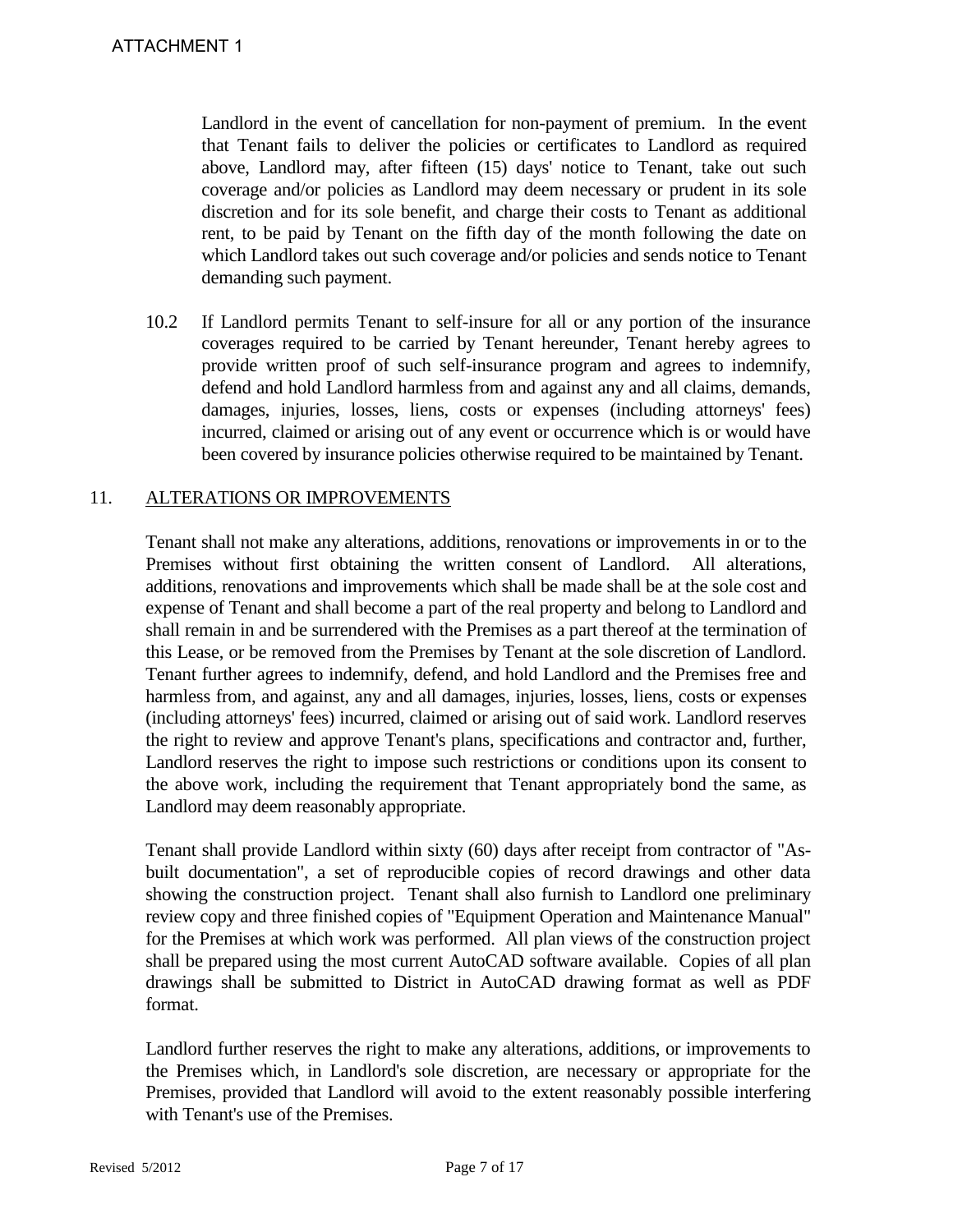# 12. DAMAGE OR DESTRUCTION

In the event the Premises or the Building are partially or wholly destroyed or damaged by fire, earthquake, or other casualty, it shall be optional with Landlord to repair or rebuild the same, and in the meantime the monthly rental, leasehold excise tax payment, and utility costs (to the extent such utilities are not actually used by Tenant) shall be abated in the same proportion as the untenantable portion of the Premises bears to the tenantable portion thereof. Unless Landlord within sixty (60) days after the happening of any such damage or casualty shall notify Tenant of its election to restore said Premises or Building, this Lease shall thereupon terminate. Landlord shall not be required to repair or restore any damage or injury nor replace any equipment, inventory, fixtures or other personal property of Tenant or others located on the Premises. Any proceeds payable to Landlord from insurance policies carried by Landlord or Tenant and covering the Premises or the Building shall be the sole and exclusive property of Landlord.

#### 13. CONDEMNATION

If any part of the Premises or the Building shall be taken or condemned, and a part thereof remains which is susceptible of occupation hereunder, this Lease shall, as to the part so taken, terminate as of the date title shall vest in the condemnor, and the rental payable hereunder shall be adjusted so that Tenant shall be required to pay for the remainder of the term only such portion of such rent as the number of square feet in the part remaining after the condemnation bears to the number of square feet of the entire Premises at the date of condemnation; but in such event Landlord shall have the option to terminate this Lease by written notice to Tenant within thirty (30) days of the date when title to the part so condemned vests in the condemnor. If part or all of the Premises or the Building be taken or condemned, all compensation awarded upon such condemnation or taking shall go to Landlord and Tenant shall have no claim thereto, and Tenant hereby irrevocably assigns and transfers to Landlord any right to compensation or damages to which Landlord may be entitled during the term hereof by reason of the condemnation of all or a part of the Premises; provided, Tenant may make separate claims against the condemning authority for damages to its personal property or moving expenses.

#### 14. ACCIDENTS AND INDEMNIFICATION

14.1 Tenant shall indemnify and hold harmless Landlord and its Superintendent, Board members, officers, agents, employees, trustees, advisors and consultants (collectively, "Landlord's Agents") from and against, and shall defend with counsel acceptable to Landlord, any and all suits, actions, damages, claims, demands, personal injuries, loss of life, losses, liens, liabilities, penalties, fines, lawsuits, actions, other proceedings and expenses (including reasonable attorneys' fees and expenses incurred in connection with the proceeding whether at trial or on appeal) (collectively, "Claims") (a) arising in whole or in part out of any occurrence in, upon, at or from the Premises, to the extent (b) arising in whole or in part out of any act, omission or negligence of Tenant, its agents, employees, contractors, servants, invitees, licensees or concessionaires, (c)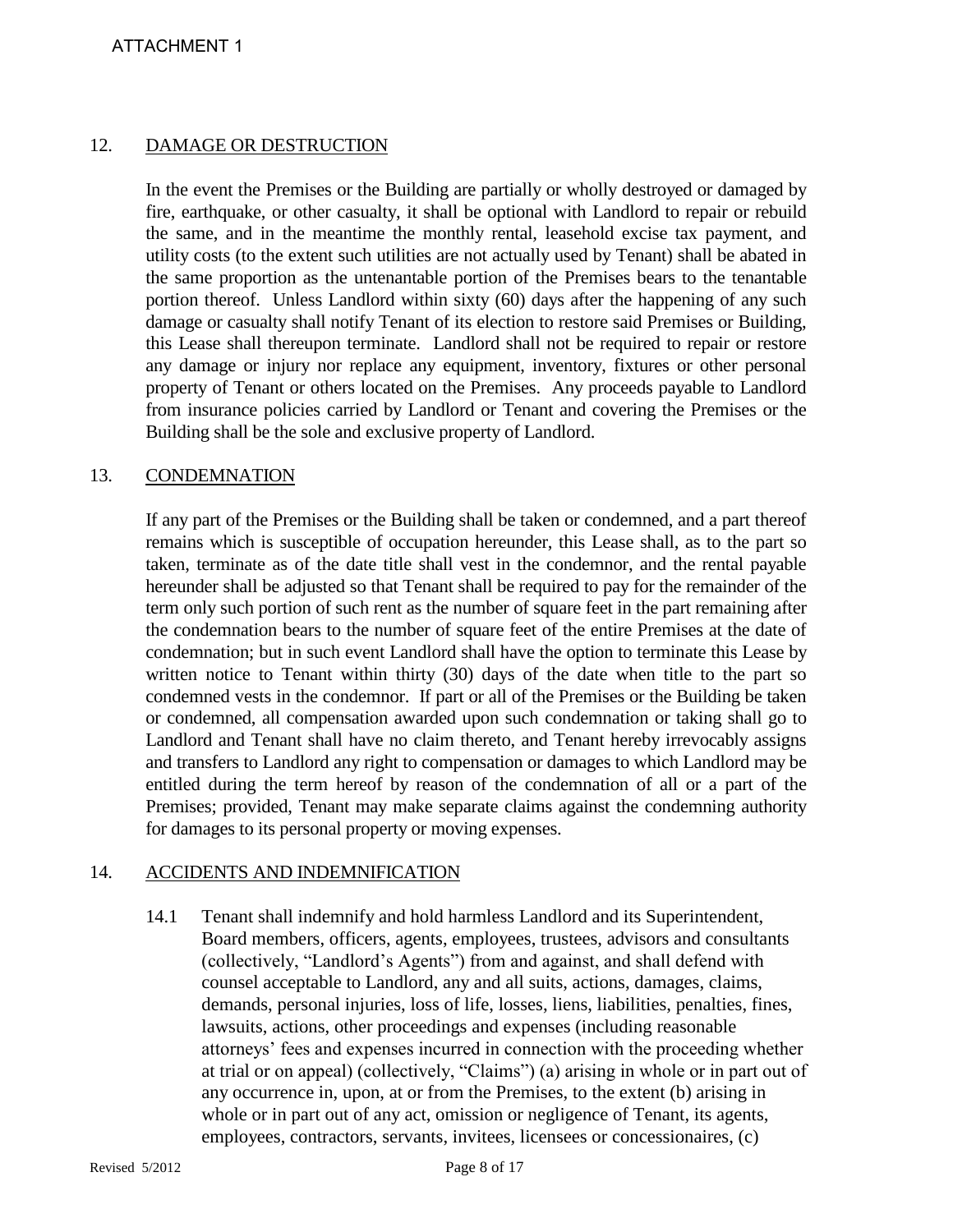arising in whole or in part out

of any breach of default by Tenant under this Lease, or (d) advanced or prosecuted by any agent, employee, contractor, servant, invitee, licensee or concessionaire of Tenant; provided that, Tenant shall not be liable to Landlord if and to the extent such Claims arise out of the gross negligence or willful misconduct of Landlord in failing to repair or maintain those portions of the Building which Landlord is required to maintain as required under the express terms of this Lease after at least thirty (30) days advance written notice of the required repair or maintenance from Tenant to Landlord.

- 14.2 Tenant hereby expressly waives and releases Landlord from, and Landlord shall not be responsible or liable at any time for, any Claims (a) arising out of any acts or omissions of other tenants, occupants, licensees, visitors, contractors or other third parties in, on or about the Building, (b) arising out of any fire, flood, robbery, theft, vandalism, terrorism or other casualty, (c) arising out of any leakage in any part of the Premises or Building from rain, ice or snow or from drains, pipes or plumbing fixtures, (d) arising out of any interruption or diminution of utilities, or (e) advanced or prosecuted by any agent, employee, contractor, servant, invitee, licensee or concessionaire of Tenant; except only if and to the extent such Claims arise out of the gross negligence or willful misconduct of Landlord in failing to repair or maintain those portions of the Building which Landlord is required to maintain as required under the express terms of this Lease after at least thirty (30) days advance written notice of the required repair or maintenance from Tenant to Landlord. In no event and under no circumstances shall Landlord be liable for special, punitive or consequential damages. Tenant shall store its property in the Premises and shall use and enjoy the Premises and all other portions of the Building at its own risk, and hereby waives and releases Landlord, to the fullest extent permitted by law and except as expressly provided above, from all Claims arising out of any cause whatsoever.
- 14.3 In the event Tenant hires any agents or contractors ("Contractors") to perform work on the Premises, Tenant shall include a provision in all contracts between Tenant and any Contractor that, to the fullest extent permitted by law, Contractor will defend, indemnify, and save Landlord harmless from and against any and all claims, actions, lawsuits, damages, liability, and expense (including, without limitation, attorneys' fees) arising from loss, damage, or injury to persons or property or loss of use of the property occurring in, on, or about the Premises, arising out of the work performed at the Premises, or occasioned wholly or in part by any act or omission of Contractor, Contractor's agents, contractors, lower-tier subcontractors, customers or employees. Notwithstanding anything to the contrary herein, Contractor shall not be required to indemnify Landlord for Landlord's sole negligence or intentional misconduct.
- 14.4 Solely for the purpose of effectuating the indemnification obligations under this Lease, and not for the benefit of any third parties (including but not limited to employees of Tenant),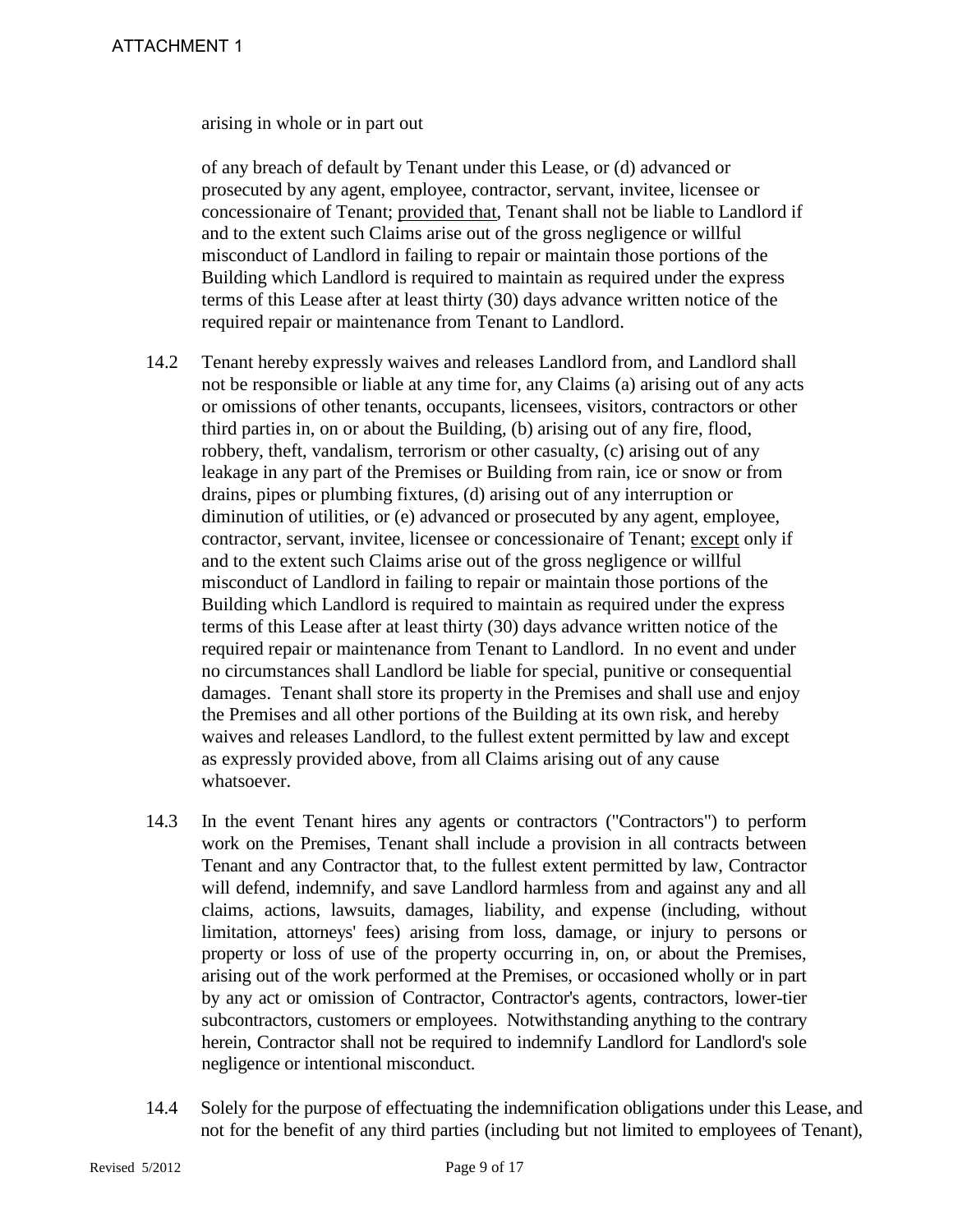Tenant specifically and expressly waives any immunity that may be granted it under the Washington State Industrial Insurance Act, Title 51 RCW. Furthermore, the indemnification obligations under this Lease shall not be limited in any way by any limitation on the amount or type of damages, compensation or benefits payable to or for any third party under Worker Compensation Acts, Disability Benefit Acts or other employee benefit acts. Tenant shall cause Contractors and their subcontractors and material suppliers to execute similar waivers of industrial insurance immunity. The parties acknowledge that the foregoing provisions of this Section 14.4 have been specifically and mutually negotiated between the parties.

# 15. COMPLIANCE WITH ZACKERY LYSTEDT LAW - YOUTH PROGRAMS

Applicant/Organization is responsible for the safety and conduct of its participants and spectators. All private/non-profit youth programs must verify that they have complied with the mandated policies for concussion and head injury education, prevention, and management as prescribed in the Zackery Lystedt Law. Access to facilities used for youth programs under this Agreement will not be granted until the "Seattle School District Compliance Statement for the Zackery Lystedt Law " is signed and returned to Landlord.

# 16. COMPLIANCE WITH LAWS

 Tenant shall comply fully at its sole expense with all federal and state statutes and city ordinances now or hereafter in force in respect to the Premises and Tenant's activities therein. Tenant warrants and represents to Landlord that Tenant shall use the Premises only for lawful purposes.

#### 17. ACCESS

 Landlord shall have the right to inspect the Premises at all reasonable times and enter the same for purposes of cleaning, repairing, altering, improving the Premises or the Building, but nothing contained in this Lease shall be construed so as to impose any obligation on Landlord to make any repairs, alterations or improvements. Tenant shall not install any new lock or bolt on any door without Landlord's prior written consent. Landlord shall have the right to show the Premises to prospective tenants three months prior to the expiration of the term of this Lease.

#### 18. SIGNS OR ADVERTISING

 Tenant will not inscribe, post, place, or in any manner display any sign, notice, picture, poster or any advertising matter whatsoever anywhere in or about the Premises, without first obtaining Landlord's written consent thereto. Any consent so obtained from Landlord shall be with the understanding and agreement that Tenant will remove same at the termination of the tenancy herein created and repair any damage or injury to the Premises or the Building caused thereby, and must comply with applicable governmental requirements. Any advertising, flyers or posters must state that Landlord is not in any way sponsoring or endorsing this activity. In addition, the Premises may not be used by religious groups for recruitment or proselytizing activities.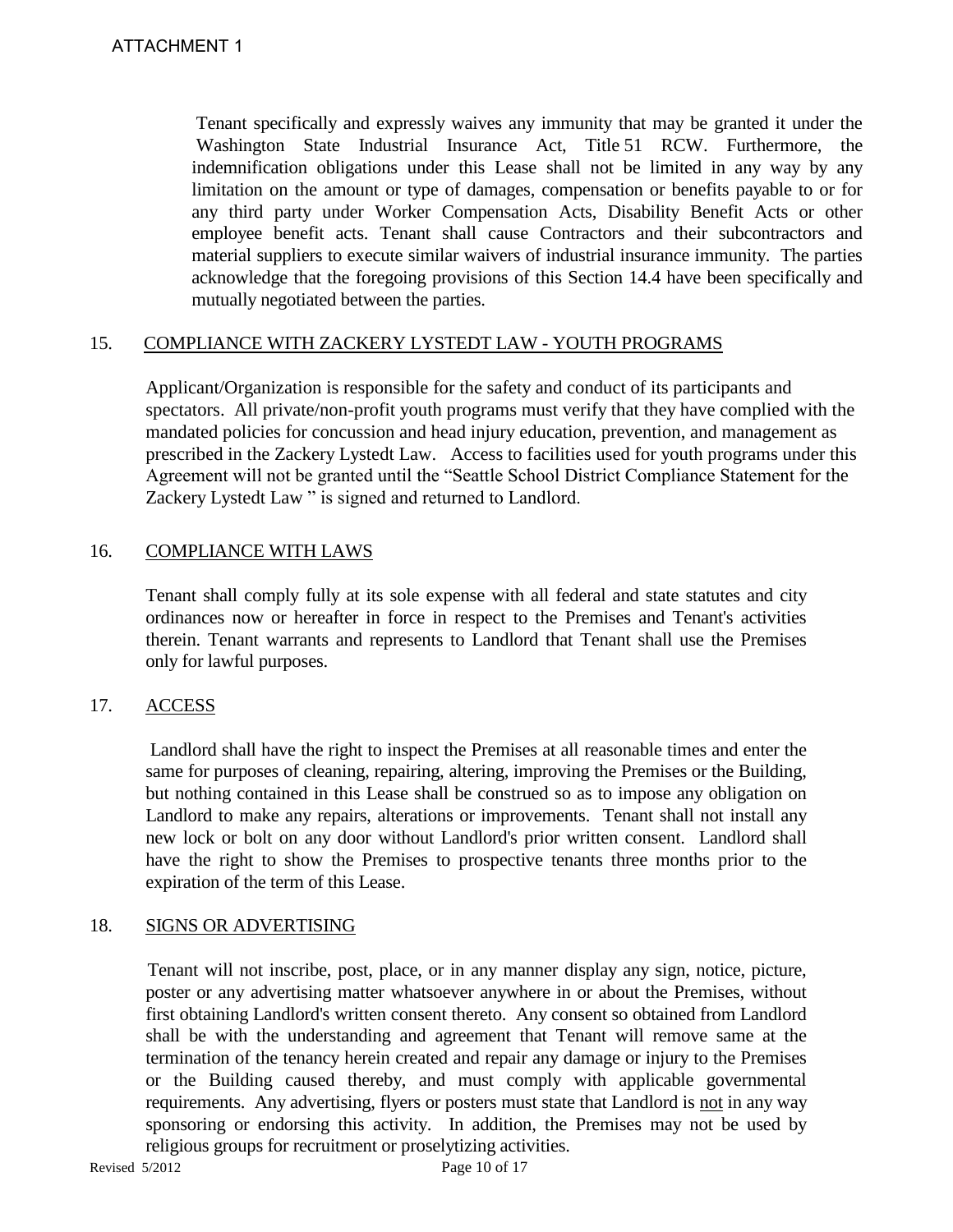#### 19. WASTE AND UNLAWFUL USE

Tenant will not commit or suffer any waste upon the Premises, or disturb the quiet enjoyment of any other occupants of the Building by making or suffering any nuisance, undue or unseemly noise, or otherwise, and will not do or permit to be done in or about the Premises anything which is illegal or unlawful, or which will be dangerous to life or limb, or which will increase any insurance rate upon the Premises or the Building.

#### 20. SUCCESSORS

All the covenants, agreements, terms and conditions contained in this Lease shall apply to and be binding upon Landlord and Tenant and their respective heirs, executors, administrators, successors, marital communities and assigns. Any assignment or subletting of the Premises or any interest in this Lease shall not relieve Tenant of primary responsibility for the performance of the terms and payment of the sums to be performed or paid by Tenant hereunder.

#### 21. POSSESSION

In the event of the inability of Landlord to deliver possession of the Premises or any portion thereof at the time of the commencement of the term of this Lease, Landlord shall not be liable for any loss or damage caused thereby, nor shall this Lease thereby become void or voidable, nor shall the term herein specified be in any way extended, but in such event Tenant shall not be liable for any rental until such time as Landlord can deliver possession. If Landlord shall deliver possession of the Premises to Tenant prior to the commencement date of this Lease and Tenant agrees to accept the same at such time, both Landlord and Tenant agree to be bound by all the provisions and obligations of this Lease during the prior period, including the payment of rental and other amounts payable by Tenant to Landlord hereunder at the same monthly rate prorated for the prior period.

#### 22. TAXES

The monthly base rent and leasehold excise tax payments required hereunder are exclusive of any sales, business or occupation or other state taxes levied or assessed against Landlord and which are based on rents, and should any such taxes apply, or be enacted during the life of this Lease, the rental shall be increased by such amount. Tenant shall pay before delinquency any and all taxes, assessments, license fees and public charges levied, assessed or imposed and which shall become payable during the term of this Lease upon Tenant's fixtures, furniture and personal property installed or located in the Premises.

#### 23. INSOLVENCY

Either (i) the appointment of a receiver to take possession of all or any part of the assets of Tenant, or (ii) the general assignment by Tenant for the benefit of creditors, or (iii) any action taken or suffered by Tenant under any insolvency or bankruptcy act shall, if such appointment, assignment or action continues for a period of thirty (30) days, constitute a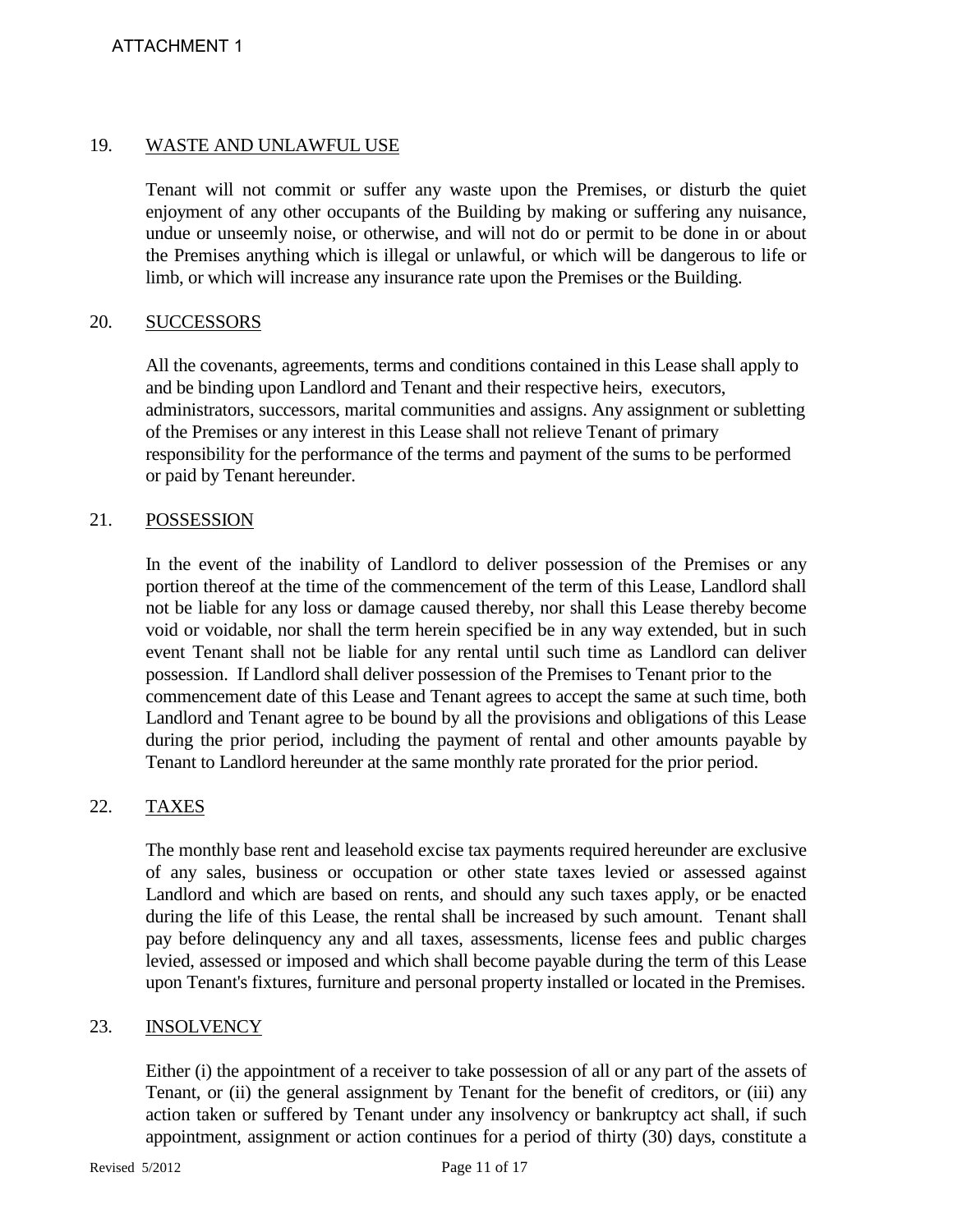breach of this Lease by Tenant, and Landlord may at its election and without notice terminate this Lease and in that event Landlord shall be entitled to immediate possession of the Premises. Provided, however, that in the event any provision of this Paragraph is contrary to any applicable law, such provision shall be of no force or effect.

#### 24. COSTS AND ATTORNEYS' FEES

If, by reason of any default or breach hereunder by Landlord or by Tenant, it becomes necessary to institute suit, the prevailing party in such suit shall be entitled to recover, as part of any judgment, such amount as the court shall determine reasonable as attorneys' fees for the prevailing party in such suit, together with taxable costs, including such costs and attorneys' fees on appeal and in any bankruptcy proceeding.

#### 25. NON WAIVER OF BREACH

The failure of Landlord to insist upon strict performance of any of the covenants and agreements of this Lease or to exercise any option herein conferred in any one or more instances shall not be construed to be a waiver or relinquishment of any such or of any other covenant or agreement, but the same shall be and remain in full force and effect.

# 26. REMOVAL OF PROPERTY

In the event of any entry in, or taking possession of, the Premises upon the termination of this Lease, Landlord shall have the right, but not the obligation, to remove from the Premises all personal property located therein, and may store the same in any place selected by Landlord, including but not limited to a public warehouse, at the expense and risk of the owners thereof, with the right to sell such stored property, without notice to Tenant, after it has been stored for a period of thirty (30) days or more. The proceeds of such sale shall be applied first to the cost of such sale, second to the payment of the charges for storage, if any, and third to the payment of any other sums of money which may then be due from Tenant to Landlord under any of the terms hereof, with the balance, if any, to be paid to Tenant.

#### 27. HOLDOVER

If Tenant shall, without the written consent of Landlord, hold over after the expiration of the term of this Lease, such tenancy shall be for an indefinite period of time on a month-to-month tenancy, which tenancy may be terminated as provided by the laws of the State of Washington. During such tenancy, Tenant agrees to pay to Landlord the same rate of rental as set forth herein including all other amounts then payable by Tenant to Landlord, unless a different rate is agreed upon, and to be bound by all the terms, covenants, and conditions as herein specified, so far as applicable.

#### 28. ASSIGNMENT AND SUBLETTING

28.1 Tenant shall not transfer, dispose, assign, mortgage, or hypothecate this Lease, in whole or in part, or permit the use of the Premises by any person or persons other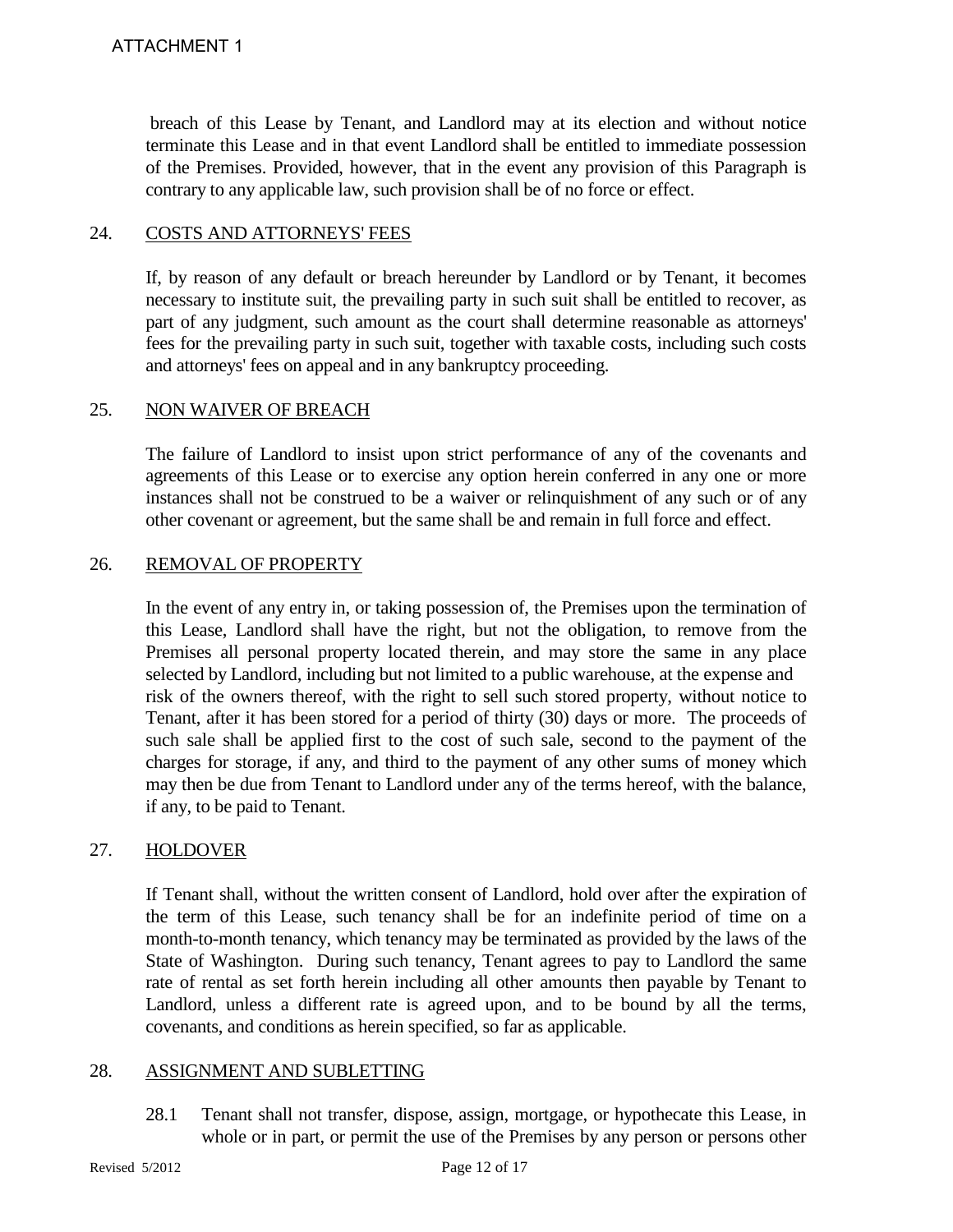than Tenant, or sublet the Premises, or any part thereof (each of the foregoing shall be a "Transfer") without the prior written consent of Landlord in each instance, which may be withheld in Landlord's sole discretion. Such prohibition against Transfer shall include any transfer by operation of law and any transfer of this Lease from the Tenant by merger, consolidation, transfer of assets, or liquidation. In the event that Tenant hereunder is a corporation, an unincorporated association, or a partnership, the transfer, assignment, or hypothecation of any stock or interest in such corporation, association, or partnership in the aggregate in excess of twenty percent (20%) in any continuous twelve-month period shall be deemed a Transfer requiring Landlord's prior consent.

- 28.2 Any Transfer without Landlord's consent shall, at Landlord's sole discretion, be void, and shall constitute a default hereunder which, at the option of Landlord, shall result in the termination of this Lease or exercise of Landlord's other remedies hereunder. Consent to any Transfer shall not operate as a waiver of the necessity for consent to any subsequent Transfer, and the terms of such consent shall be binding upon any person holding by, under, or through Tenant.
- 28.3 If this Lease or all or any portion of the Premises is Transferred or occupied by any person other than Tenant, Landlord may collect rent and other charges from such other party and apply the amount collected to the rent and other charges reserved hereunder, but such collection shall not constitute consent or waiver of the necessity of consent to such Transfer, nor shall such collection constitute the recognition of such assignee, sublessee, or other party as Tenant hereunder or a release of Tenant from the further performance of all of the covenants and obligations of Tenant herein contained. In the event that Landlord shall consent to a Transfer, Tenant shall pay to Landlord a fee equal to ten percent (10%) of one month's rent for expenses incurred in connection with processing of documents necessary to the giving of such consent, and shall include with the request for consent a copy of the proposed transfer document and adequate financial information for the proposed transferee.

#### 29. NOTICES

All notices, statements, demands, requests, consents, approvals, authorization, offers, agreements, appointments, or designations under this Lease by either party to the other shall be in writing and shall be sufficiently given and served upon the other party if personally delivered or sent by certified mail, return receipt requested, postage prepaid, and addressed as follows:

If to Tenant, addressed to the last known post office address of Tenant or to the Premises;

If to Landlord, addressed to Landlord at the address set forth in Section 1.5 of the Lease Cover Sheet, or to such other place as Landlord may from time to time designate by notice to Tenant.

#### 30. LIENS AND ENCUMBRANCES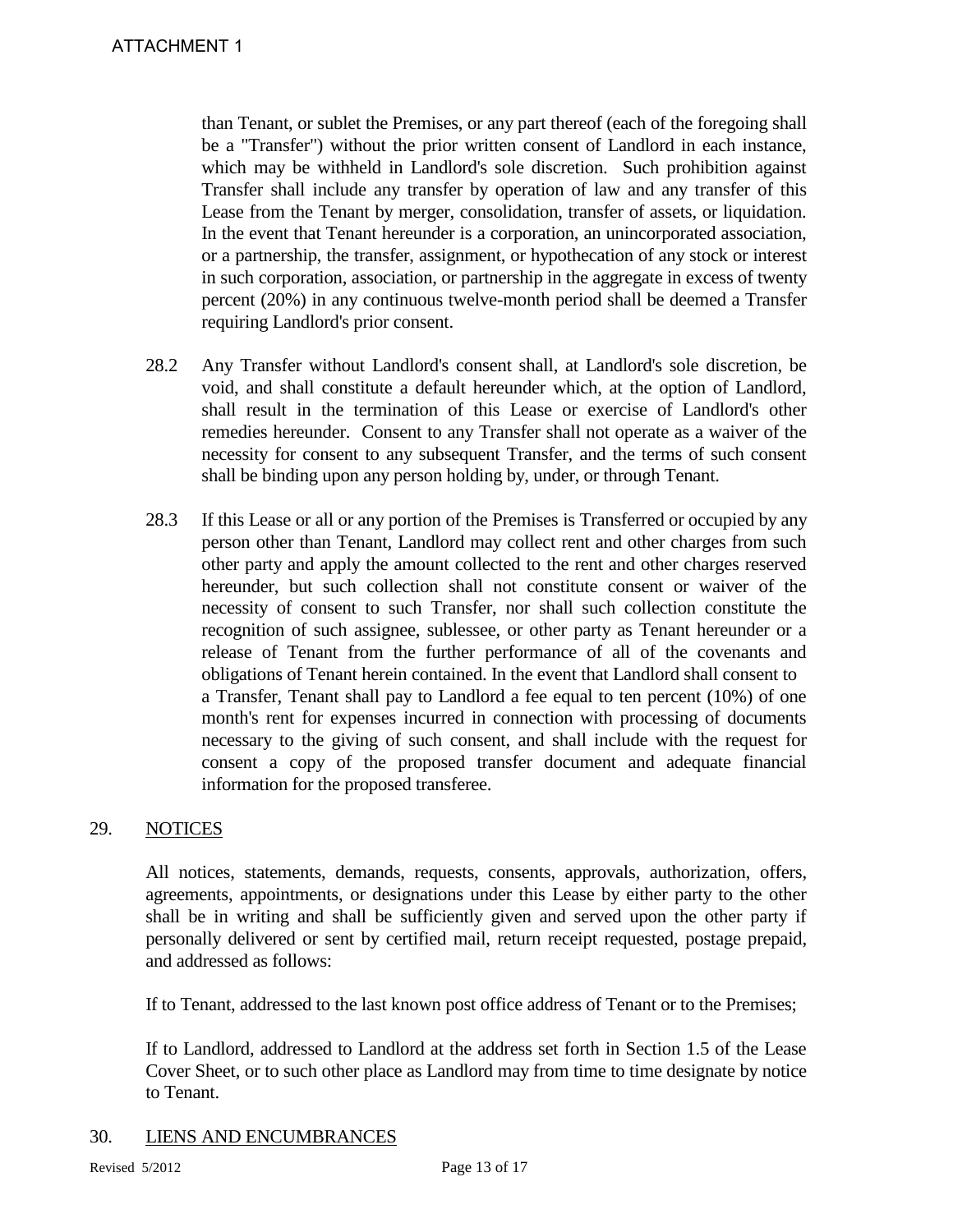Tenant shall keep the Premises free and clear of any liens and encumbrances arising out of the use and occupancy of the Premises by Tenant. At Landlord's request Tenant shall furnish Landlord with written proof of payment of any item which, if not paid, would or might constitute the basis for such a lien on the Premises.

#### 31. BREACH BY TENANT

In the event that Tenant defaults in the performance of any of the terms, provisions, covenants and agreements on the Tenant's part to be kept, observed and performed, and such default is not corrected within thirty (30) days after the provision of notice thereof from Landlord, or such longer period as may be reasonable under the circumstances; or shorter period if required by applicable fire or safety codes; or if Tenant shall abandon, desert, vacate or remove from the Premises; or if Tenant shall fail to pay any amount due hereunder for more than five (5) days after written notice thereof from Landlord, then, in such event, Landlord, at its option at any time thereafter, may terminate this Lease together with all of the estate, right, and title thereby granted to or vested in Tenant by giving twenty (20) days notice in writing of such election, by certified mail addressed to Tenant at the address specified in this Lease, and at the expiration of such (20) day period, this Lease and all of the estate, right, title and interest thereby granted to or vested in Tenant shall then cease and terminate, and Landlord may re-enter said Premises using such force as may be required. Notwithstanding such re-entry by Landlord and anything to the contrary in this agreement, the liability of Tenant for the rent provided for herein shall not be extinguished for the balance of the term of this Lease. The Manager of Landlord's Property Management Office shall have the right to determine on Landlord's behalf the existence of any default in performance or other breach or violation of the terms and conditions hereof on the part of Tenant. Notwithstanding anything to the contrary herein, Landlord has the right to terminate this Lease immediately, or to suspend access to the Premises if Landlord determines that access to the Premises or continuation of Tenant's occupancy would jeopardize the health or safety of the students, staff or public.

In the event of a default by Tenant, Landlord, in addition to other rights or remedies that it may have, shall have the right to either terminate this Lease or from time to time, without terminating this Lease, enter and relet the Premises or other part thereof for the account and in the name of Tenant or otherwise, for any such term or terms and conditions as Landlord in its sole discretion may deem advisable with the right to make alterations and repairs to the Premises. Tenant shall pay to Landlord as soon as ascertained, the costs and expenses incurred by Landlord in such reletting or in making such alterations and repairs. Rentals received by Landlord from such reletting shall be applied: First, to the payment of any indebtedness, other than rental, due hereunder from Tenant to Landlord; second, to the payment of the cost of any alterations and repairs to the Premises necessary to return the Premises to good condition, normal wear and tear excepted, for uses permitted by this Lease and the cost of storing any of Tenant's property left on the Premises at the time of reletting; third, to the payment of rental due and unpaid hereunder and the residue, if any, shall be held by Landlord and applied in payment of future rent or damages in the event of

termination as the same may become due and payable hereunder and the balance, if any, at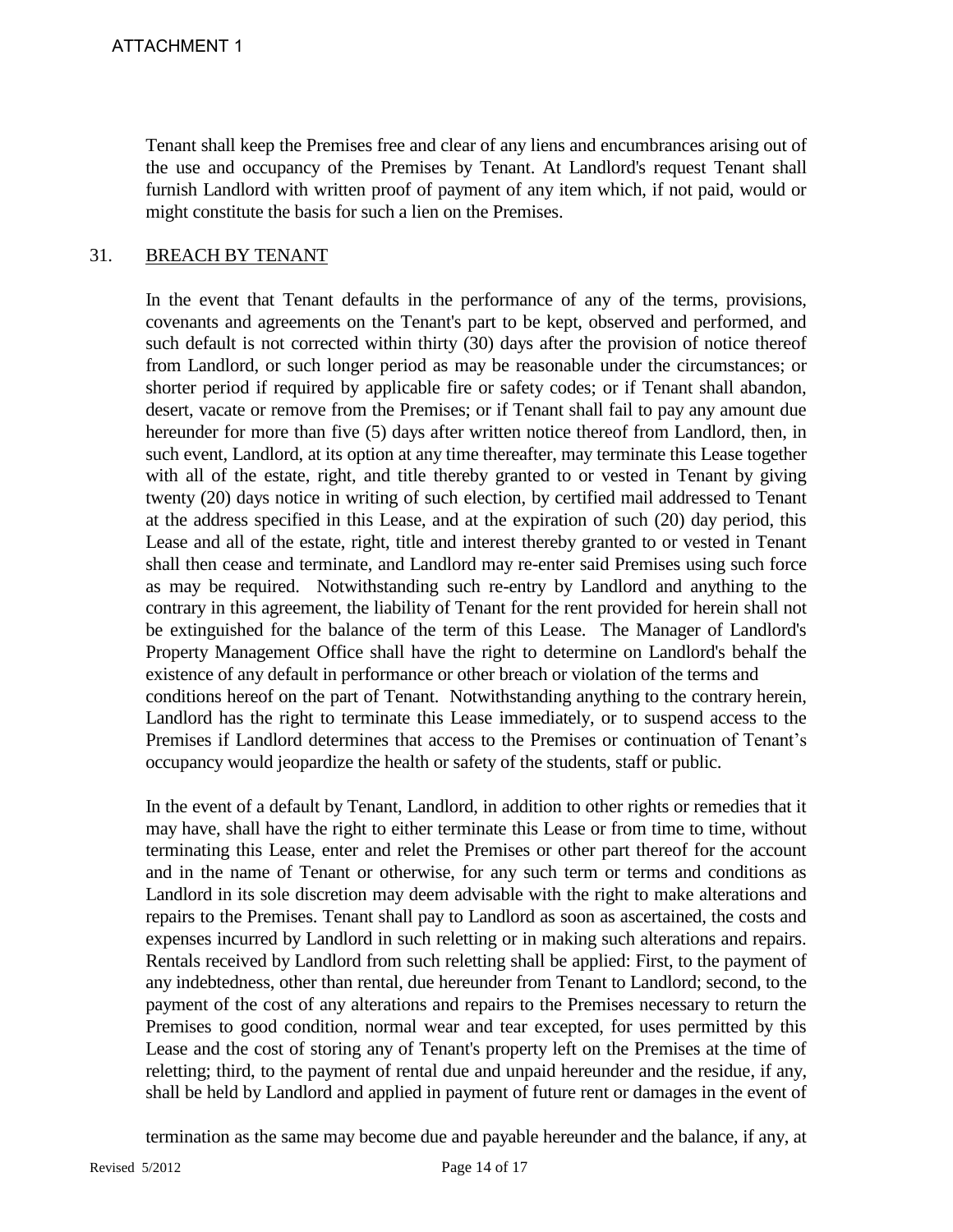the end of the term of this Lease shall be paid to Tenant. Should such rental received from time to time from such reletting during any month be less than that agreed to be paid during that month by Tenant hereunder, Tenant shall pay such deficiency to Landlord. Such deficiency shall be calculated and paid monthly.

#### 32. CANCELLATION

In the event Landlord determines at any time during the term of this Lease that the Premises are required for other purposes, this Lease shall be subject to cancellation by Landlord as provided in Section 1.13 of the Lease Cover Sheet.

#### 33. VACATING OF PREMISES

Upon termination of this Lease, Tenant shall return the Premises in good order and condition, except for normal wear and tear and damage by fire or other casualty. On or before the date of termination, Tenant shall have removed all furniture, equipment, supplies, and other materials owned and controlled by Tenant. At the election of Landlord, Tenant shall restore the Premises to their original condition, including the removal of all improvements, additions, fixtures or alterations made by Tenant to the Premises.

#### 34. MISCELLANEOUS

- 34.1 The paragraph and section headings hereof are for convenience only and shall not be used to expand or interpret the meaning of any part of this Lease.
- 34.2 Time is of the essence hereof.
- 34.3 If any portion of this Lease shall be deemed void, illegal or unenforceable, the balance of this Lease shall not be affected thereby.
- 34.4 This Lease shall be interpreted under the laws of the State of Washington.
- 34.5 The parties agree that the Superior Court of the State of Washington for King County shall have sole jurisdiction over any question, claim, loss or injury arising hereunder.
- 34.6 Tenant acknowledges that except as expressly set forth in this Lease, neither Landlord nor any other person has made any representation or warranty with respect to the Premises or any other portion of the Building. Specifically, but not in limitation of the foregoing, no representation has been made or relied on with respect to the suitability of the Premises or any other portion of the Building for the conduct of Tenant's business.
- 34.7 When applicable, Tenant shall provide all cooking surfaces with hood, vent, and fire suppression systems that have been approved by the Washington Survey  $\&$ Rating Bureau to issue maximum fire insurance rate credit. In the event the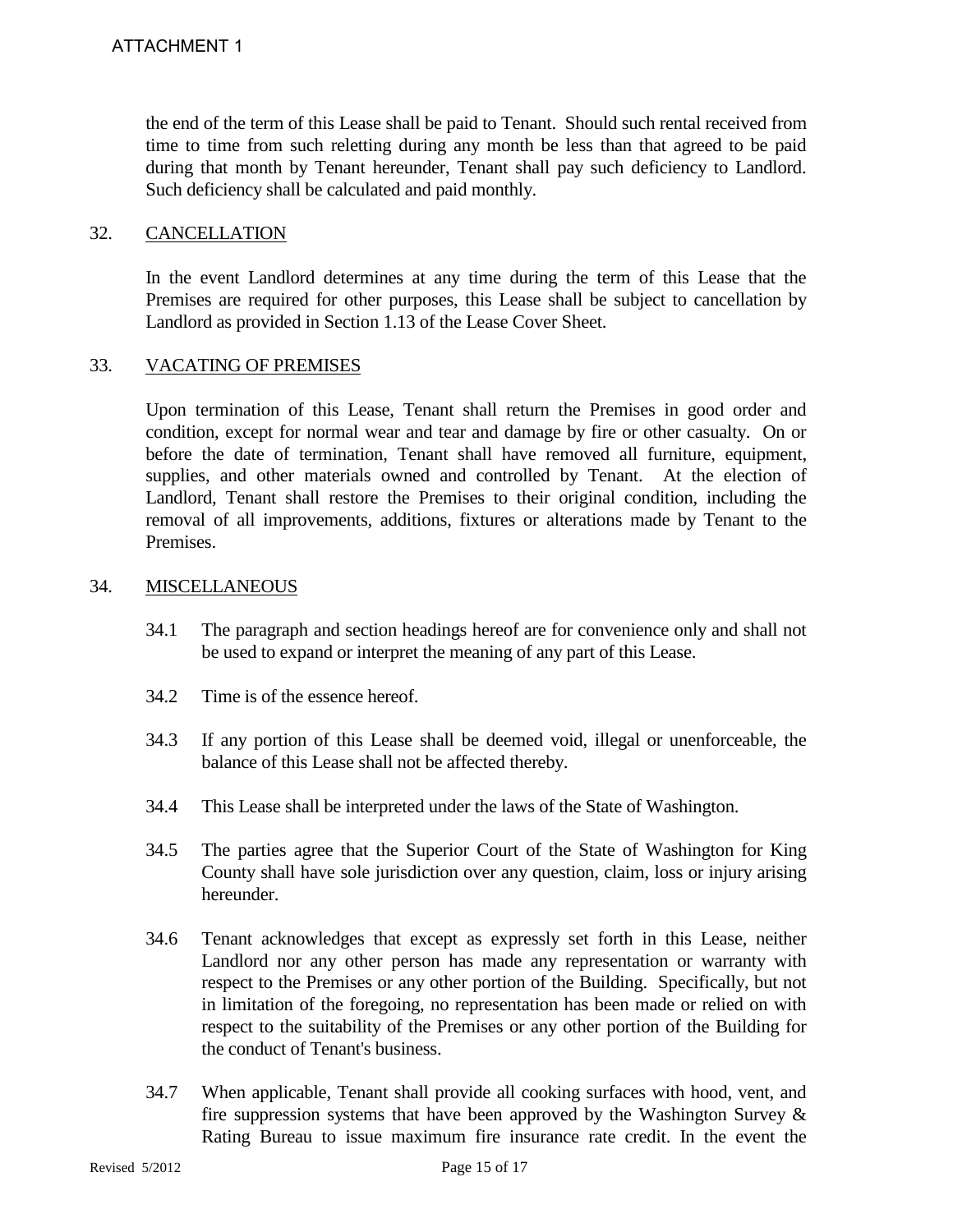premium for fire insurance on the Premises or the Building is increased as a result of Tenant's failure to install such an approved system, Tenant shall be liable for the increase.

- 34.8 If Tenant fails to pay, when the same is due and payable, any rent, or other sum required to be paid by Tenant hereunder, such unpaid amounts shall bear interest from the due date thereof to the date of payment at a rate equal to ten percent (10%). Landlord may elect to make payment of any unpaid amounts required to be made by Tenant hereunder and, upon demand, Tenant shall reimburse Landlord for said amounts together with interest.
- 34.9 Landlord does not by this Lease, in any way or for any purpose, become a partner or joint venturer of Tenant in the conduct of its business or otherwise.
- 34.10 Landlord shall be excused for the period of any delay in the performance of any obligations hereunder when prevented from so doing by cause or causes beyond Landlord's control, including labor disputes, civil commotion, war, governmental regulations or controls, fire or other casualty, inability to obtain any material or service, or acts of God.
- 34.11 This Lease and the Exhibits, Riders, and/or Addenda, if any, attached hereto, constitute the entire agreement between the parties. All Exhibits, Riders, or Addenda mentioned in this Lease are incorporated herein by reference. Any guaranty attached hereto is an integral part of this Lease and constitutes consideration given to Landlord to enter into this Lease. Any prior conversations or writings are merged herein and extinguished. No subsequent amendment to this Lease shall be binding upon Landlord or Tenant unless reduced to writing and signed. Submission of this Lease for examination does not constitute an option for the Premises and becomes effective as a lease only upon approval of this Lease by the Seattle School District Board and execution and delivery of this Lease by Landlord to Tenant. If any provision contained in a Rider or Addenda is inconsistent with a provision in the body of this Lease, the provision contained in said Rider or Addenda shall control. The captions and paragraph numbers appearing herein are inserted only as a matter of convenience and are not intended to define, limit, construe, or describe the scope or intent of any paragraph.
- 34.12 Landlord and Tenant shall comply with all applicable federal, state and local requirements prohibiting discrimination based on sex, sexual orientation, race, national origin, age, and/or handicapping conditions. Tenant acknowledges that Tenant's failure to comply with the foregoing shall be a default under this Lease, and may cause Landlord to sustain substantial damages, including the loss of federal, state, and/or local funding.
- 34.13 Tenant shall, at its sole cost, dispose of all toxic substances that it brings or uses on the Premises. Tenant shall be responsible for complying with all federal, state and local laws and regulations in regard to the handling of and disposing of toxic substances, and agrees to indemnify, defend, and hold Landlord harmless from and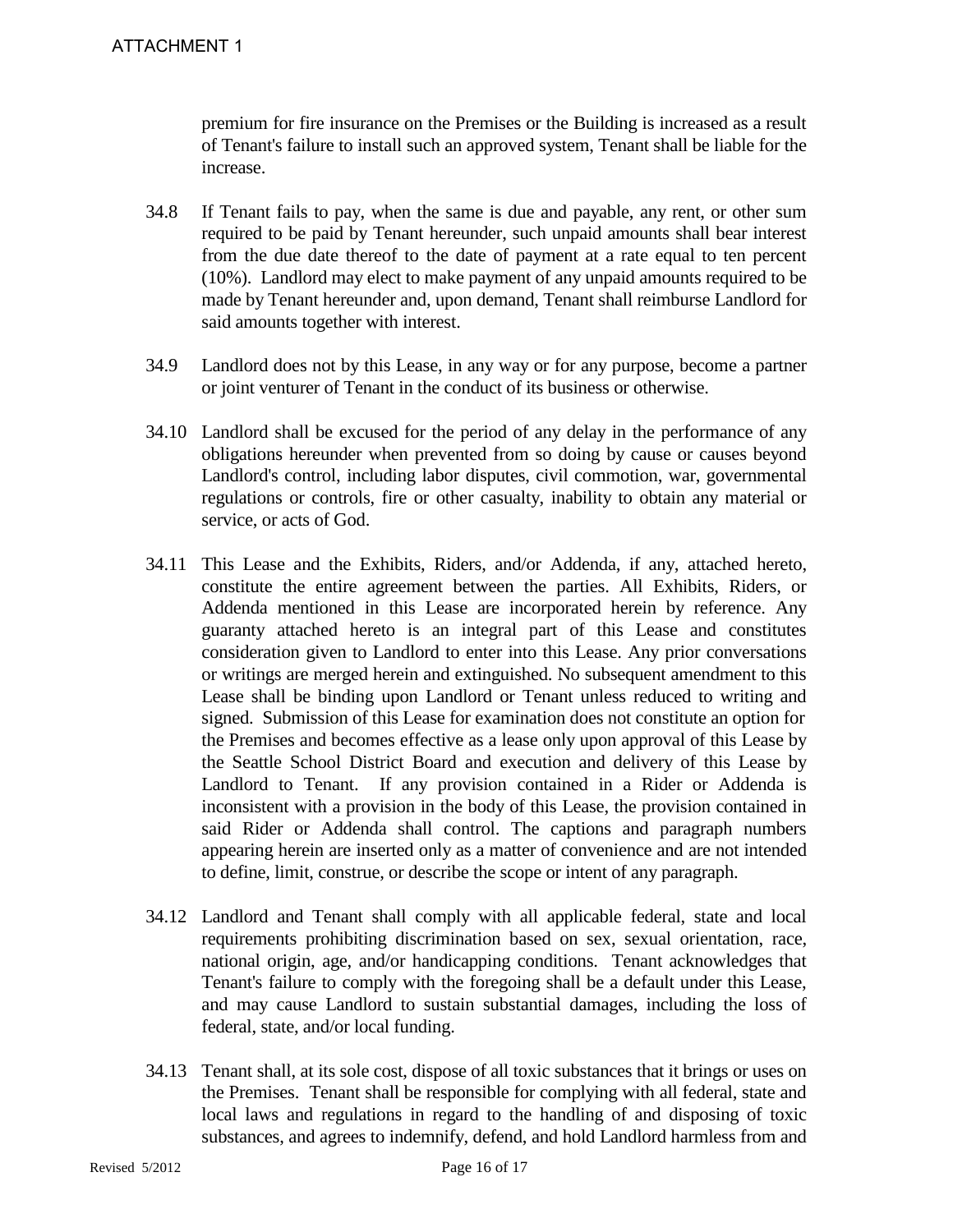against all losses, costs, and expenses (including but not limited to site cleanup, investigation, and remediation costs and attorneys fees and costs related thereto) arising from a breach by Tenant of its obligations under this Section 33.13.

- 34.14 If Tenant operates or allows subcontractors to operate day care or other childserving programs or services (any program or services where children are on District premises and not under the care or supervision of their own parents), all of Tenant's staff and contractor personnel who have access to children on the Premises shall take the Adult Sexual Misconduct (ASM) training class approved or provided by the Seattle School District. Upon completion of the ASM training, evidence of such training shall be submitted to the District.
- 34.15 Landlord reserves the right to change the name of the Building in its sole discretion, without notice or liability to Tenant.
- 34.16 Each of the parties represents and warrants that there are no claims for brokerage commissions or finder's fees in connection with the execution of this Lease, and agrees to indemnify the other against, and hold it harmless from, and defend with counsel acceptable to such party, all liabilities arising from any such claim (including, without limitation, the cost of counsel fees in connection therewith).

# -END OF PART II-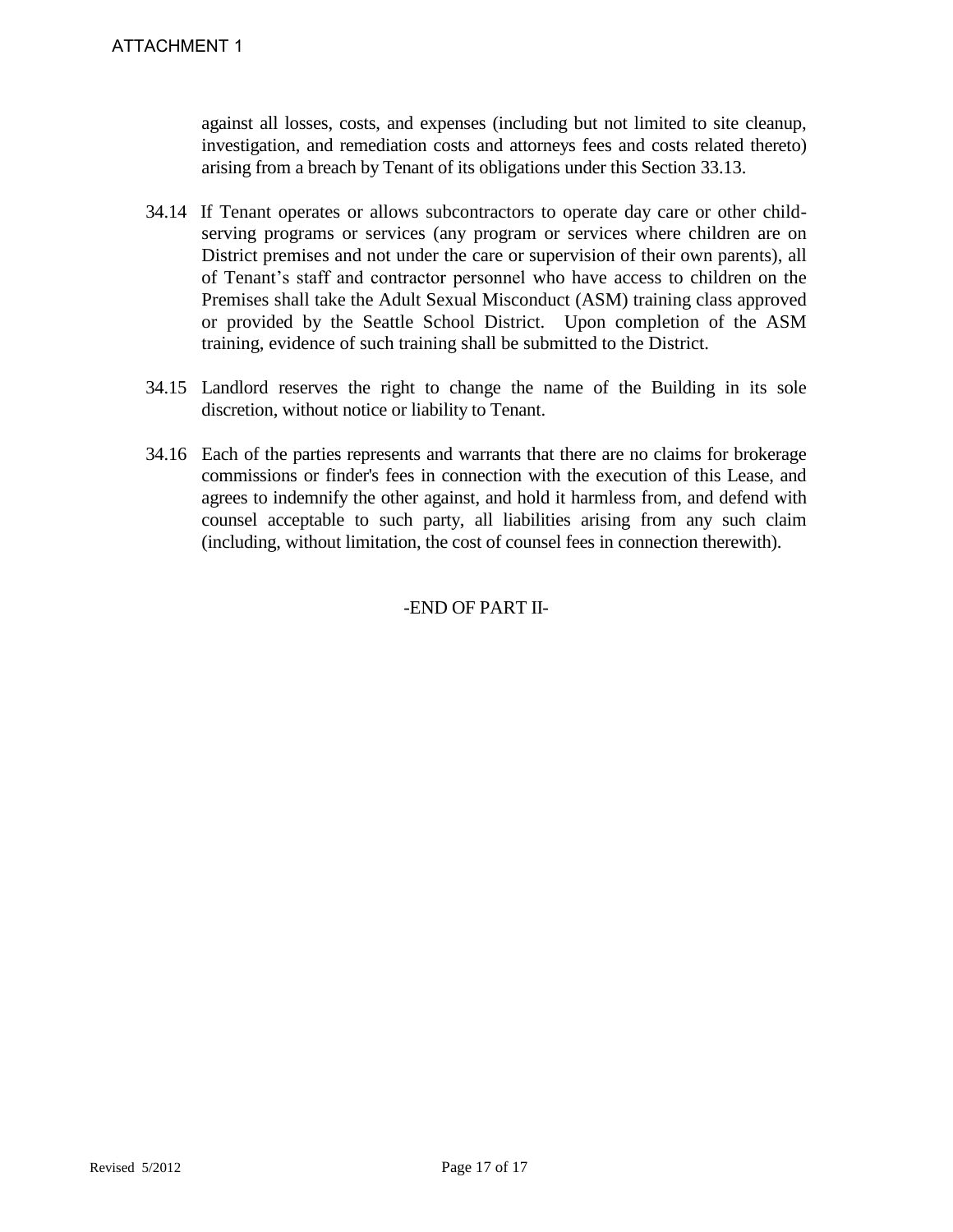# ATTACHMENT 6

| <b>Budget Guide</b>                                                                                                         |           |           |        |  |
|-----------------------------------------------------------------------------------------------------------------------------|-----------|-----------|--------|--|
| If the same information is available in your database, you may attach a copy in place of this page.<br>Date From<br>Date To |           |           |        |  |
| 26. Source of funds for current fiscal year to operate child care center:                                                   |           |           |        |  |
| a. Community funds                                                                                                          | Estimated | <b>Or</b> | Actual |  |
|                                                                                                                             |           |           |        |  |
| b. Fees for child care (private)                                                                                            |           |           |        |  |
| c. Fees for child care (state)                                                                                              |           |           |        |  |
| d. Other (specify):                                                                                                         |           |           |        |  |
| e. Other (specify):                                                                                                         |           |           |        |  |
| f. Other (specify):                                                                                                         |           |           |        |  |
| g. Other (specify):                                                                                                         |           |           |        |  |
| h. Other (specify):                                                                                                         |           |           |        |  |
| <b>Totals</b>                                                                                                               |           |           |        |  |
| 27. Expenses for current fiscal year to operate child care center:                                                          | Estimated | Or        | Actual |  |
| a. Rent or mortgage payments                                                                                                |           |           |        |  |
| b. Utilities                                                                                                                |           |           |        |  |
| c. Wages or salaries and benefits                                                                                           |           |           |        |  |
| d. Other professional fees                                                                                                  |           |           |        |  |
| e. Food                                                                                                                     |           |           |        |  |
| f. Supplies (program)                                                                                                       |           |           |        |  |
| g. Supplies (non-program)                                                                                                   |           |           |        |  |
| h. Maintenance and repairs                                                                                                  |           |           |        |  |
| i. Equipment                                                                                                                |           |           |        |  |
| j. Insurance                                                                                                                |           |           |        |  |
| k. Taxes                                                                                                                    |           |           |        |  |
| 1. Vehicle and transportation                                                                                               |           |           |        |  |
| m. General operations (telephone, postage, professional dues)                                                               |           |           |        |  |
| n. Other (specify):                                                                                                         |           |           |        |  |
| o. Other (specify):                                                                                                         |           |           |        |  |
| p. Other (specify):                                                                                                         |           |           |        |  |
| q. Other (specify):                                                                                                         |           |           |        |  |
| r. Other (specify):                                                                                                         |           |           |        |  |
| <b>Totals</b>                                                                                                               |           |           |        |  |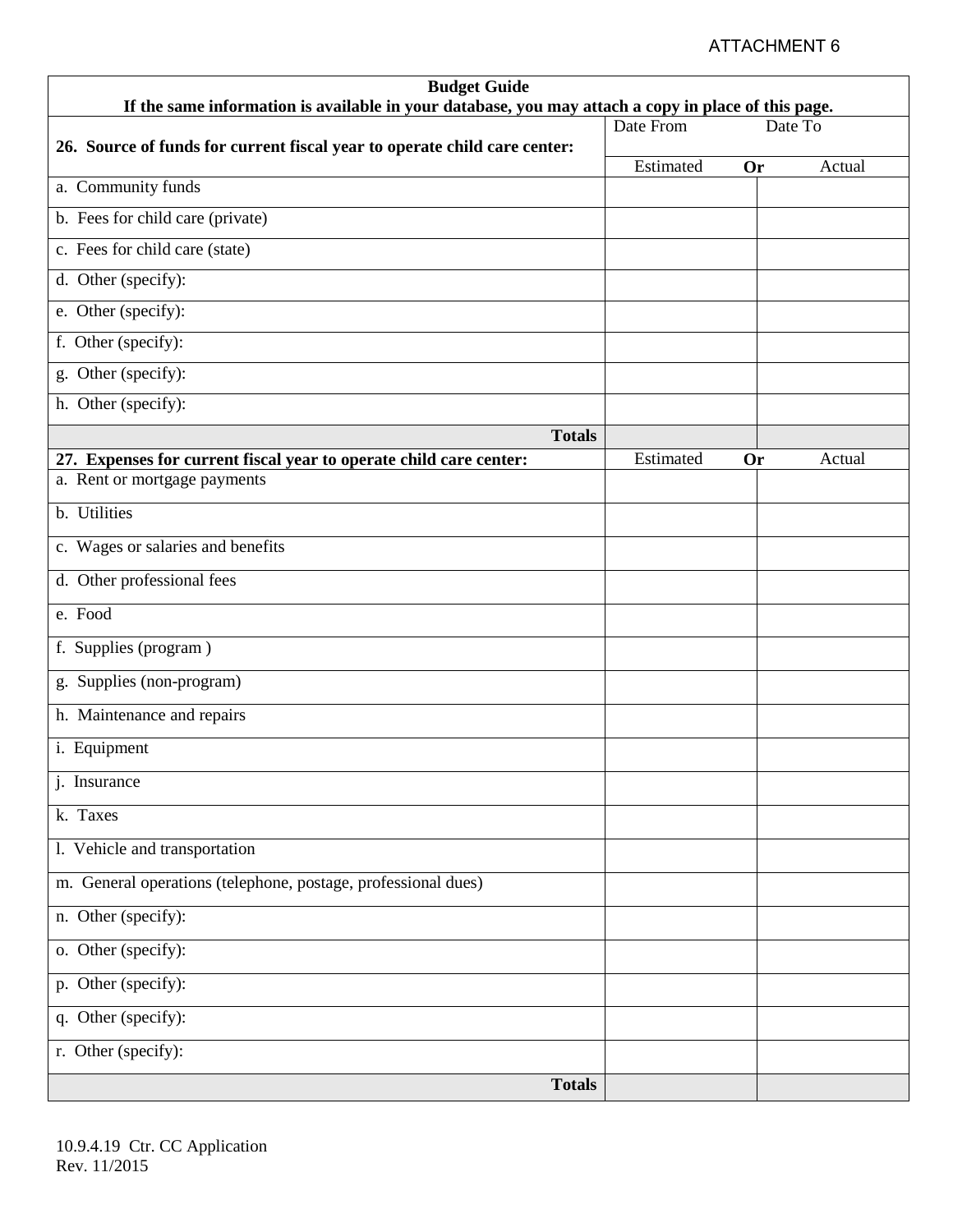# **Application Cover Sheet**

# **Rainier View Elementary School Due: Tuesday, February 6, 2018 to Seattle Public Schools**

Attention: Diane Navarro/Contract Manager/ Child Care Application MS 22-337, Seattle, WA 98124-1165 (Physical address is 2445 - 3rd Ave. South)

|                                  | 3. Phone $\#$ Fax $\#$ Fax $\#$ Email Email Email Email Email Email Email Email Email Email Email Email Email Email Email Email Email Email Email Email Email Email Email Email Email Email Email Email Email Email Email Ema                                                                                                                                                                                      |  |  |  |
|----------------------------------|--------------------------------------------------------------------------------------------------------------------------------------------------------------------------------------------------------------------------------------------------------------------------------------------------------------------------------------------------------------------------------------------------------------------|--|--|--|
|                                  | 4. Check program status box: $\Box$ Private non-profit $\Box$ Private for-profit $\Box$ Family child care                                                                                                                                                                                                                                                                                                          |  |  |  |
|                                  |                                                                                                                                                                                                                                                                                                                                                                                                                    |  |  |  |
|                                  | 6. Does your program have a City of Seattle Business License? $\Box$ Yes $\Box$ No<br>If yes, list here:                                                                                                                                                                                                                                                                                                           |  |  |  |
| $7_{\scriptscriptstyle{\ddots}}$ | Does your program have a Federal Tax ID? $\Box$ Yes $\Box$ No<br>If yes, list here: $\frac{1}{2}$ is the contract of the set of the set of the set of the set of the set of the set of the set of the set of the set of the set of the set of the set of the set of the set of the set of the set                                                                                                                  |  |  |  |
|                                  | 8. Reference Checks: Per responses below, we will contact the WA State Department of Early Learning (DEL), City<br>of Seattle Department of Education and Early Learning, an elementary school principal (other than Principal of<br>school applying for consideration) and a program consumer (parent or custodial guardian of enrolled child). The<br>District reserves the right to survey District leadership. |  |  |  |
|                                  |                                                                                                                                                                                                                                                                                                                                                                                                                    |  |  |  |
|                                  |                                                                                                                                                                                                                                                                                                                                                                                                                    |  |  |  |
|                                  |                                                                                                                                                                                                                                                                                                                                                                                                                    |  |  |  |
|                                  |                                                                                                                                                                                                                                                                                                                                                                                                                    |  |  |  |
|                                  | Principal and School Name: 1988 and School Name: 1988 and 2008 and 2008 and 2008 and 2008 and 2008 and 2008 and 2008 and 2008 and 2008 and 2008 and 2008 and 2008 and 2008 and 2008 and 2008 and 2008 and 2008 and 2008 and 20                                                                                                                                                                                     |  |  |  |
|                                  |                                                                                                                                                                                                                                                                                                                                                                                                                    |  |  |  |
|                                  |                                                                                                                                                                                                                                                                                                                                                                                                                    |  |  |  |
|                                  |                                                                                                                                                                                                                                                                                                                                                                                                                    |  |  |  |
|                                  | 9. If selected to operate the child care program, we commit to meeting the following expectations:                                                                                                                                                                                                                                                                                                                 |  |  |  |

- We will work with SPS Lease Coordinator to complete all the Lease requirements for space beingused.
- We will work with the DEL Licensor to license the site as quickly as possible.
- We will meet DEELs Child Care Assistance Program (CCAP) qualitystandards.
- We will serve families receiving DEL subsidies without enrollmentlimits.
- We will serve families receiving City subsidies without enrollment limits.
- We will complete SPS Alignment Plan with principal by August 31, 2018.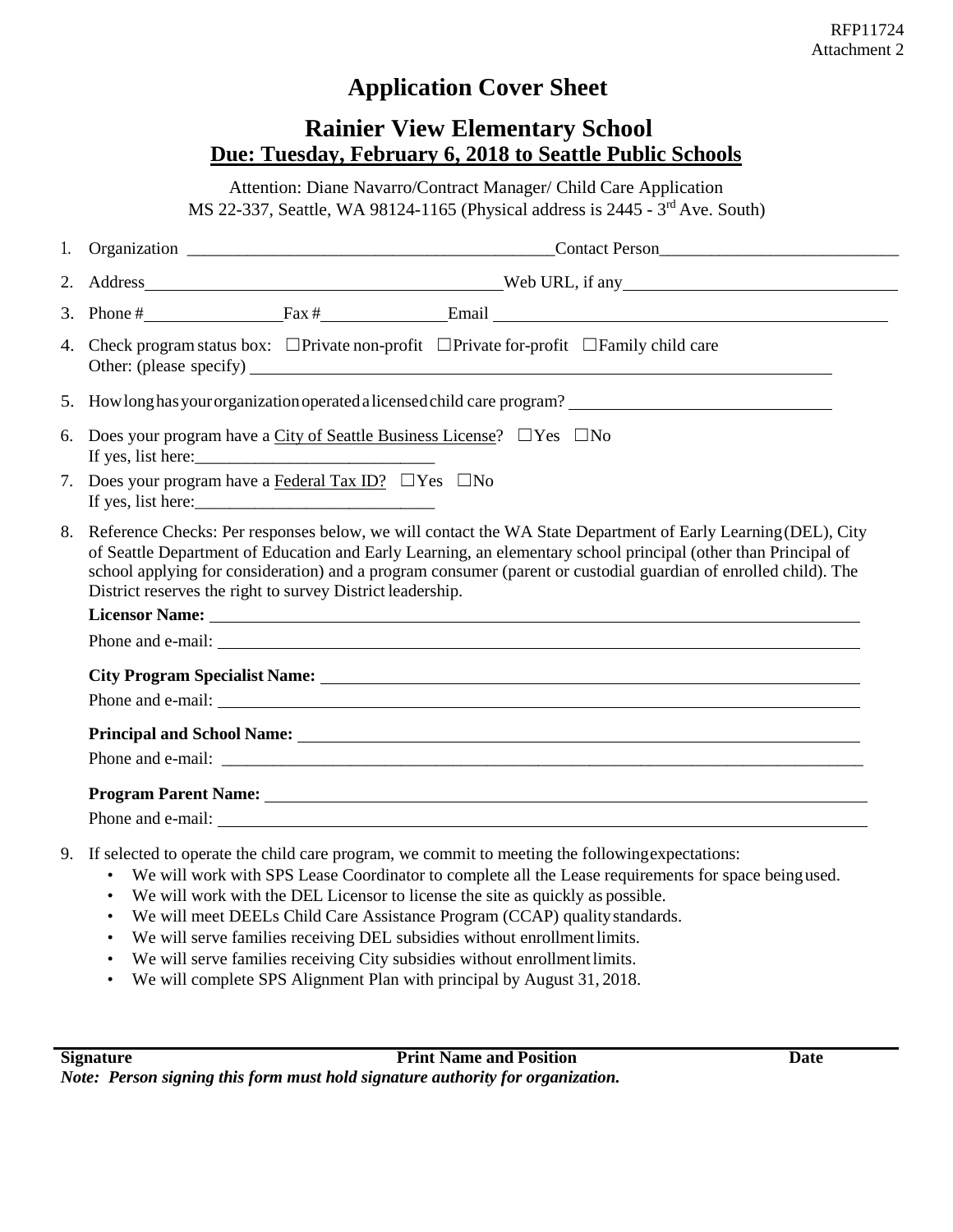RFP11724 Attachment 3



#### **Application Questions Rainier View Elementary School Child Care Proposal**

*Please include the questions in your text, and answer all questions completely. Please try to keep your proposal to seven pages or less. -Please display your program name and contact information on the top of your proposal.*

#### **1. Collaboration with School, Community, and Family**

- A. Approximately how many children and families do you currently serve in pre-school-and-school-age care? How many hours per week and how many months per year are the children in your care? Do you provide part-time options? Do you provide for school holidays, early release days and in-service days?
- B. How do you envision partnering with the school community, including other afterschool and/or preschooloptions? Who are your additional community partners currently?
- C. Please describe your experience with providing school-age-and preschool-age care programming. Give specific examples of academic improvement and school readiness strategies and curricula that you utilize for children. How will you reinforce children's learning and social/emotional development during out-of-school hours?
- D. Please provide a sample of a school-age activity schedule for 1) an afternoon and 2) a full day. • Please provide a sample preschool age activity schedule for 1) an afternoon and 2) a full day
- F.E. How does your program create a welcoming and effective environment for all families and children? Describe what inclusive activities will be part of your weekly program that are appropriate and engaging for all children.
- G.F. How do you select your snack and lunch menus? Please provider a sample menu for a typical week.
- H.G. Please describe your experience and key practices serving culturally and linguistically diverse children and families.
- I.H.Please describe your experience and policies for serving children with special needs.
- J.I. Please provide a tasks-and-timelines list for program start-up.

#### **2. Personnel Policies and Procedures**

- Describe how your personnel policies attract and retain well-qualified culturally and linguistically diverse staff who meets state licensing requirements. Describe your staff hourly wages and benefits.
- B. Please describe your experience in leading/motivating/supervising and team building withstaff.
- C. Please explain the roles you envision for each staff person. Describe staff schedules including provision for substitutes. What would be the staff/child ratio for each age group? Who would supervise the site? Please attach job descriptions.
- D. **Please note**: Your program's DEL Staffing Forms\* will be taken into consideration when evaluating this section.

#### **3. Financial and Organizational Stability**

- A. Describe your experience with business management practices (payroll, budget, human resources, working with a board or parent advisory committee, … etc.).
- B. Please provide your program fees.
- C. Describe the level of financial support your organization will provide to the program through scholarships and other resources.
- D. **Please note**Note: Your programs DEL Financial Forms\* will be taken into consideration when evaluating this section.

**Commented [HS1]:** We are not going to use the DEL staffing form anymore.

**Commented [ZJK2]:** Should the **\*** reference an attachment in the footer? Also in 3.D.

**Commented [HS3R2]:** No, the 3 D attachment refers to a form attached to the announcement/RFP. I believe we include a link to the DEL website for the proposer to download and complete the one budget page is all. 3 D is a document that originates with the proposer, so I believe it is different and not noted this way.